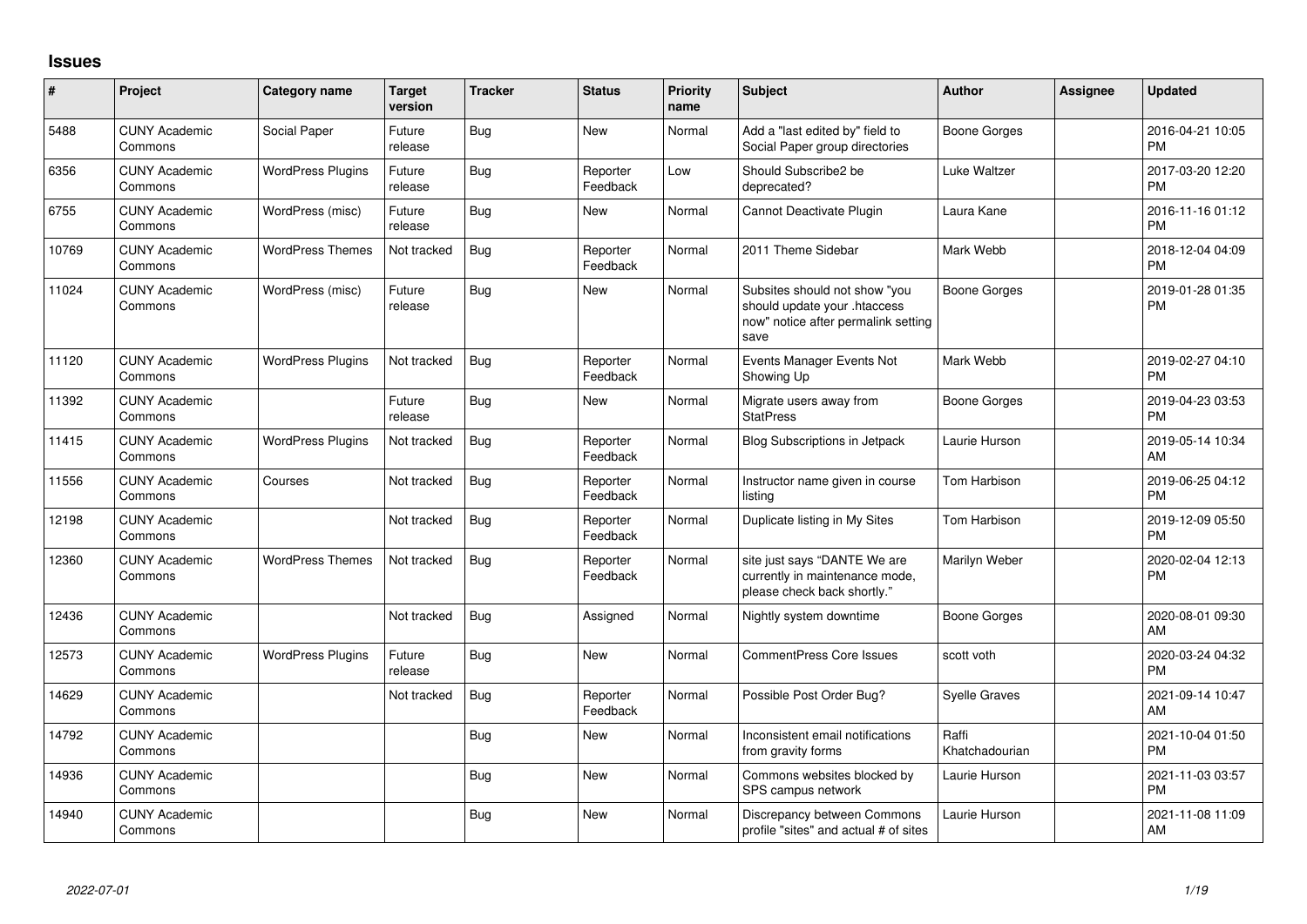| #     | Project                         | <b>Category name</b>       | <b>Target</b><br>version | Tracker    | <b>Status</b>        | <b>Priority</b><br>name | <b>Subject</b>                                                                                  | <b>Author</b>           | <b>Assignee</b> | <b>Updated</b>                |
|-------|---------------------------------|----------------------------|--------------------------|------------|----------------------|-------------------------|-------------------------------------------------------------------------------------------------|-------------------------|-----------------|-------------------------------|
| 15757 | <b>CUNY Academic</b><br>Commons |                            |                          | <b>Bug</b> | <b>New</b>           | Normal                  | Members # do not match                                                                          | Laurie Hurson           |                 | 2022-03-30 04:52<br><b>PM</b> |
| 16255 | <b>CUNY Academic</b><br>Commons | WordPress (misc)           |                          | Bug        | New                  | Normal                  | Need to define 'MULTISITE'<br>constant in wp-config.php                                         | Raymond Hoh             |                 | 2022-06-19 09:31<br>AM        |
| 16294 | <b>CUNY Academic</b><br>Commons |                            |                          | Bug        | New                  | Urgent                  | CAC is down                                                                                     | Raffi<br>Khatchadourian |                 | 2022-06-27 02:00<br><b>PM</b> |
| 16318 | <b>CUNY Academic</b><br>Commons |                            |                          | Bug        | <b>New</b>           | Normal                  | Unable to Access block editor or<br>embed YouTube videos in new<br>pages, in one site only      | <b>Syelle Graves</b>    |                 | 2022-07-01 06:53<br><b>PM</b> |
| 2576  | <b>NYCDH Community</b><br>Site  |                            |                          | Bug        | Hold                 | Low                     | Test Next Button in Javascript<br><b>Tutorial Under Activities</b>                              | <b>Mark Newton</b>      | Alex Gil        | 2013-05-18 02:55<br><b>PM</b> |
| 2618  | <b>NYCDH Community</b><br>Site  |                            |                          | <b>Bug</b> | Assigned             | Low                     | Mark blogs as spam when created<br>by users marked as spam                                      | Matt Gold               | Boone<br>Gorges | 2013-06-09 11:38<br><b>PM</b> |
| 3419  | <b>CUNY Academic</b><br>Commons | Group Invitations          | 1.6.14                   | Bug        | Testing<br>Required  | Normal                  | Neatening the display of<br>messages on group requests                                          | Matt Gold               | Boone<br>Gorges | 2014-09-01 09:29<br><b>PM</b> |
| 7022  | <b>CUNY Academic</b><br>Commons | Announcements              | Future<br>release        | Bug        | New                  | Normal                  | Sitewide announcements should<br>be displayed on, and dismissable<br>from, mapped domains       | <b>Boone Gorges</b>     | Boone<br>Gorges | 2018-03-22 10:18<br>AM        |
| 7663  | <b>CUNY Academic</b><br>Commons | Social Paper               | Future<br>release        | Bug        | New                  | Normal                  | Social Paper notifications not<br>formatted correctly on secondary<br>sites                     | <b>Boone Gorges</b>     | Boone<br>Gorges | 2018-04-16 03:52<br><b>PM</b> |
| 7981  | <b>CUNY Academic</b><br>Commons | Social Paper               | Future<br>release        | Bug        | New                  | Normal                  | Social Paper comments should<br>not go to spam                                                  | Luke Waltzer            | Boone<br>Gorges | 2018-04-16 03:52<br><b>PM</b> |
| 8675  | <b>CUNY Academic</b><br>Commons | User Onboarding            | Future<br>release        | Bug        | Reporter<br>Feedback | Low                     | Add new User search screen calls<br>for the input of email address but<br>doesn't work with one | Paul Hebert             | Boone<br>Gorges | 2017-10-11 11:17<br>AM        |
| 9289  | <b>CUNY Academic</b><br>Commons | <b>WordPress Plugins</b>   | Future<br>release        | Bug        | Reporter<br>Feedback | Normal                  | Email Users Plugin                                                                              | Laurie Hurson           | Boone<br>Gorges | 2018-10-24 12:34<br><b>PM</b> |
| 9515  | <b>CUNY Academic</b><br>Commons | <b>WordPress Plugins</b>   | Not tracked              | Bug        | Reporter<br>Feedback | Normal                  | Text to Speech plugin - "More<br>Slowly" checkbox not working                                   | scott voth              | Boone<br>Gorges | 2018-06-13 02:26<br><b>PM</b> |
| 9926  | <b>CUNY Academic</b><br>Commons | <b>WordPress Plugins</b>   | Future<br>release        | <b>Bug</b> | New                  | Normal                  | twitter-mentions-as-comments<br>cron jobs can run long                                          | Boone Gorges            | Boone<br>Gorges | 2018-10-24 12:34<br><b>PM</b> |
| 9979  | <b>CUNY Academic</b><br>Commons | <b>Email Notifications</b> | Not tracked              | <b>Bug</b> | Reporter<br>Feedback | Normal                  | Reports of slow email activation<br>emails                                                      | <b>Matt Gold</b>        | Boone<br>Gorges | 2018-08-29 09:40<br><b>PM</b> |
| 10040 | <b>CUNY Academic</b><br>Commons | WordPress (misc)           | Not tracked              | <b>Bug</b> | Reporter<br>Feedback | Normal                  | User doesn't see full list of themes                                                            | Matt Gold               | Boone<br>Gorges | 2018-07-25 10:12<br>AM        |
| 10678 | <b>CUNY Academic</b><br>Commons |                            | Not tracked              | <b>Bug</b> | Reporter<br>Feedback | High                    | Newsletter Plugin Not Sending<br>Out Newsletters                                                | Mark Webb               | Boone<br>Gorges | 2019-09-16 09:38<br><b>PM</b> |
| 10794 | <b>CUNY Academic</b><br>Commons | Performance                | Not tracked              | <b>Bug</b> | New                  | Normal                  | Memcached connection<br>occasionally breaks                                                     | <b>Boone Gorges</b>     | Boone<br>Gorges | 2018-12-06 03:30<br>PM        |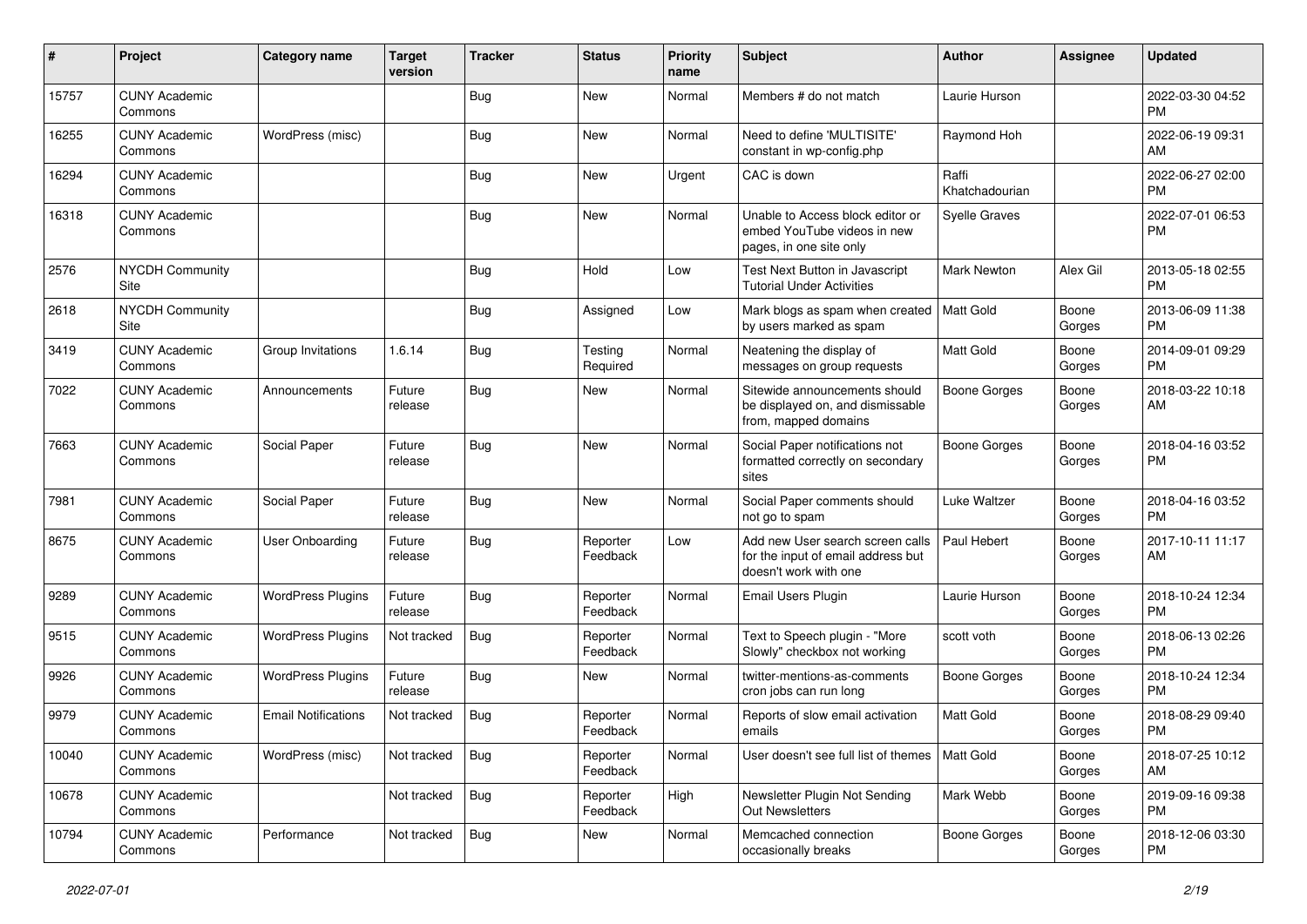| #     | Project                         | <b>Category name</b>     | <b>Target</b><br>version | <b>Tracker</b> | <b>Status</b>        | <b>Priority</b><br>name | <b>Subject</b>                                                               | <b>Author</b>           | <b>Assignee</b>     | <b>Updated</b>                |
|-------|---------------------------------|--------------------------|--------------------------|----------------|----------------------|-------------------------|------------------------------------------------------------------------------|-------------------------|---------------------|-------------------------------|
| 12438 | <b>CUNY Academic</b><br>Commons | Courses                  | Not tracked              | Bug            | <b>New</b>           | Normal                  | Site appearing twice                                                         | Laurie Hurson           | Boone<br>Gorges     | 2020-02-18 01:34<br>PM        |
| 13949 | <b>CUNY Academic</b><br>Commons |                          | Not tracked              | <b>Bug</b>     | New                  | Normal                  | Continued debugging of runaway<br>MySQL connections                          | <b>Matt Gold</b>        | Boone<br>Gorges     | 2021-09-14 10:42<br>AM        |
| 14113 | <b>CUNY Academic</b><br>Commons | WordPress (misc)         | Future<br>release        | Bug            | Hold                 | Normal                  | Block Editor Not Working on this<br>page - Json error                        | scott voth              | Boone<br>Gorges     | 2021-03-05 11:01<br>AM        |
| 14483 | <b>CUNY Academic</b><br>Commons | WordPress - Media        | Not tracked              | Bug            | Reporter<br>Feedback | Normal                  | Wordpress PDF Embed Stopped<br>Working after JITP Media Clone                | <b>Patrick DeDauw</b>   | Boone<br>Gorges     | 2021-05-20 01:51<br><b>PM</b> |
| 14908 | <b>CUNY Academic</b><br>Commons | Performance              |                          | Bug            | New                  | Normal                  | Stale object cache on cdev                                                   | Raymond Hoh             | Boone<br>Gorges     | 2021-12-07 09:45<br>AM        |
| 14987 | <b>CUNY Academic</b><br>Commons | <b>WordPress Plugins</b> | Future<br>release        | Bug            | New                  | Normal                  | Elementor update causes<br>database freeze-up                                | <b>Boone Gorges</b>     | Boone<br>Gorges     | 2021-11-29 12:02<br><b>PM</b> |
| 15242 | <b>CUNY Academic</b><br>Commons | Performance              | Not tracked              | Bug            | Reporter<br>Feedback | Normal                  | Slugist site                                                                 | Raffi<br>Khatchadourian | Boone<br>Gorges     | 2022-02-07 11:14<br>AM        |
| 16199 | <b>CUNY Academic</b><br>Commons | <b>Directories</b>       | 2.0.3                    | Bug            | New                  | Normal                  | Removed "Semester" Filter from<br><b>Courses Directory</b>                   | Laurie Hurson           | Boone<br>Gorges     | 2022-06-29 11:32<br>AM        |
| 16307 | <b>CUNY Academic</b><br>Commons |                          |                          | Bug            | New                  | Normal                  | Add brief messaging to<br>accept/decline group membership<br>requests        | <b>Matt Gold</b>        | Boone<br>Gorges     | 2022-06-27 06:13<br><b>PM</b> |
| 5827  | <b>CUNY Academic</b><br>Commons | <b>Public Portfolio</b>  | Future<br>release        | Bug            | Assigned             | Normal                  | Academic Interests square bracket   scott voth<br>links not working          |                         | Chris Stein         | 2016-08-11 11:59<br><b>PM</b> |
| 4438  | <b>CUNY Academic</b><br>Commons | Events                   | Future<br>release        | Bug            | Assigned             | Normal                  | Events Calendar - Export<br><b>Recurring Events</b>                          | scott voth              | Daniel Jones        | 2016-05-23 04:25<br><b>PM</b> |
| 5268  | <b>CUNY Academic</b><br>Commons | Group Forums             | Future<br>release        | Bug            | Assigned             | Normal                  | Long-time to post to multiple<br>groups                                      | Luke Waltzer            | Daniel Jones        | 2016-09-07 06:31<br><b>PM</b> |
| 2167  | <b>CUNY Academic</b><br>Commons | WordPress (misc)         | Future<br>release        | <b>Bug</b>     | Assigned             | Normal                  | <b>CAC-Livestream Plugin Issues</b>                                          | Michael Smith           | Dominic<br>Giglio   | 2015-01-02 03:06<br><b>PM</b> |
| 9835  | <b>CUNY Academic</b><br>Commons | Group Forums             | Future<br>release        | Bug            | Assigned             | Normal                  | add a "like" function?                                                       | Marilyn Weber           | <b>Erik Trainer</b> | 2018-06-05 01:49<br><b>PM</b> |
| 13331 | <b>CUNY Academic</b><br>Commons | Site cloning             | Future<br>release        | Bug            | <b>New</b>           | Normal                  | Combine Site Template and Clone<br>operations                                | <b>Boone Gorges</b>     | Jeremy Felt         | 2021-11-19 12:39<br><b>PM</b> |
| 11879 | <b>CUNY Academic</b><br>Commons |                          | Not tracked              | <b>Bug</b>     | New                  | Normal                  | Hypothesis comments appearing<br>on multiple, different pdfs across<br>blogs | Laurie Hurson           | Laurie Hurson       | 2019-09-19 02:39<br><b>PM</b> |
| 3691  | <b>CUNY Academic</b><br>Commons | <b>WordPress Plugins</b> | Future<br>release        | <b>Bug</b>     | New                  | Normal                  | <b>WPMU Domain Mapping</b><br>Debugging on cdev                              | Raymond Hoh             | Matt Gold           | 2014-12-12 09:04<br>AM        |
| 4972  | <b>CUNY Academic</b><br>Commons | Analytics                | Not tracked              | <b>Bug</b>     | New                  | Normal                  | <b>Newsletter Analytics</b>                                                  | Stephen Real            | Matt Gold           | 2015-12-09 12:54<br><b>PM</b> |
| 3939  | <b>CUNY Academic</b><br>Commons | <b>WordPress Plugins</b> | Future<br>release        | Bug            | Hold                 | Normal                  | Activity stream support for<br>Co-Authors Plus plugin                        | Raymond Hoh             | Raymond<br>Hoh      | 2015-11-09 06:13<br>PM        |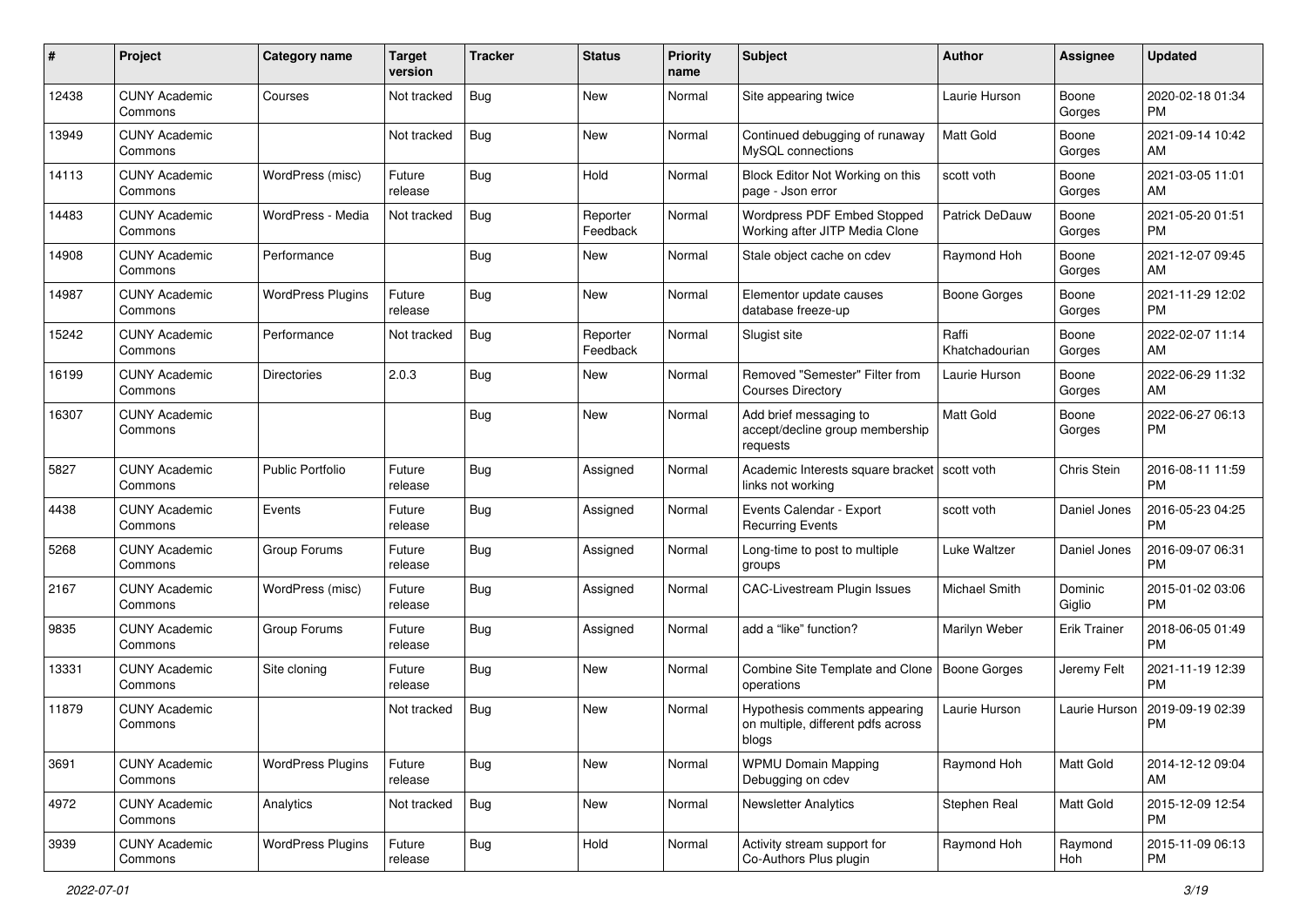| #     | <b>Project</b>                  | Category name              | Target<br>version | <b>Tracker</b> | <b>Status</b>        | <b>Priority</b><br>name | <b>Subject</b>                                                     | <b>Author</b>           | Assignee       | <b>Updated</b>                |
|-------|---------------------------------|----------------------------|-------------------|----------------|----------------------|-------------------------|--------------------------------------------------------------------|-------------------------|----------------|-------------------------------|
| 4388  | <b>CUNY Academic</b><br>Commons | WordPress (misc)           | Future<br>release | <b>Bug</b>     | Assigned             | Normal                  | Repeated request for<br>authentication.                            | Alice.Lynn<br>McMichael | Raymond<br>Hoh | 2015-08-11 07:35<br><b>PM</b> |
| 4535  | <b>CUNY Academic</b><br>Commons | My Commons                 | Future<br>release | Bug            | New                  | Low                     | My Commons filter issue                                            | scott voth              | Raymond<br>Hoh | 2015-09-01 11:17<br>AM        |
| 5282  | <b>CUNY Academic</b><br>Commons | Social Paper               | Future<br>release | Bug            | <b>New</b>           | Normal                  | Replying via email directs to paper<br>but not individual comment. | Marilyn Weber           | Raymond<br>Hoh | 2016-03-02 01:48<br><b>PM</b> |
| 5691  | <b>CUNY Academic</b><br>Commons | <b>Blogs (BuddyPress)</b>  | Future<br>release | Bug            | Assigned             | High                    | Differing numbers on Sites display                                 | <b>Matt Gold</b>        | Raymond<br>Hoh | 2016-06-13 01:37<br><b>PM</b> |
| 6644  | <b>CUNY Academic</b><br>Commons |                            | Not tracked       | Bug            | Reporter<br>Feedback | High                    | White Screen at Login Pge                                          | Luke Waltzer            | Raymond<br>Hoh | 2016-11-21 10:34<br><b>PM</b> |
| 6671  | <b>CUNY Academic</b><br>Commons | Reply By Email             | Not tracked       | Bug            | Assigned             | Normal                  | "Post too often" RBE error<br>message                              | <b>Matt Gold</b>        | Raymond<br>Hoh | 2016-11-11 09:55<br><b>AM</b> |
| 6749  | <b>CUNY Academic</b><br>Commons | Events                     | Future<br>release | <b>Bug</b>     | <b>New</b>           | Low                     | BPEO iCal request can trigger<br>very large number of DB queries   | Boone Gorges            | Raymond<br>Hoh | 2016-11-15 10:09<br><b>PM</b> |
| 6995  | <b>CUNY Academic</b><br>Commons | Home Page                  | Not tracked       | <b>Bug</b>     | Assigned             | Normal                  | member filter on homepage not<br>working                           | <b>Matt Gold</b>        | Raymond<br>Hoh | 2016-12-11 09:46<br><b>PM</b> |
| 7928  | <b>CUNY Academic</b><br>Commons | Group Forums               | Not tracked       | Bug            | <b>New</b>           | Normal                  | Duplicate Forum post                                               | Luke Waltzer            | Raymond<br>Hoh | 2017-04-11 09:27<br><b>PM</b> |
| 8991  | <b>CUNY Academic</b><br>Commons | Reply By Email             | Not tracked       | Bug            | Hold                 | Normal                  | RBE duplicate email message<br>issue                               | <b>Matt Gold</b>        | Raymond<br>Hoh | 2018-02-18 08:53<br><b>PM</b> |
| 8992  | <b>NYCDH Community</b><br>Site  |                            |                   | Bug            | Assigned             | Normal                  | Multiple RBE error reports                                         | Matt Gold               | Raymond<br>Hoh | 2017-12-11 05:43<br><b>PM</b> |
| 9060  | <b>CUNY Academic</b><br>Commons | Commons In A Box           | Not tracked       | Bug            | Hold                 | Normal                  | Problems with CBox image library<br>/ upload                       | Lisa Rhody              | Raymond<br>Hoh | 2018-01-10 03:26<br><b>PM</b> |
| 9346  | <b>CUNY Academic</b><br>Commons | WordPress (misc)           | Not tracked       | Bug            | New                  | Normal                  | Clone cetls.bmcc.cuny.edu for<br>development                       | Owen Roberts            | Raymond<br>Hoh | 2018-03-06 05:35<br><b>PM</b> |
| 10262 | <b>CUNY Academic</b><br>Commons |                            | Not tracked       | Bug            | Reporter<br>Feedback | Normal                  | Newsletter Plugin: Broken Image<br>at Bottom of All Newsletters    | Mark Webb               | Raymond<br>Hoh | 2018-08-30 05:17<br><b>PM</b> |
| 11243 | <b>CUNY Academic</b><br>Commons | BuddyPress (misc)          | Future<br>release | <b>Bug</b>     | <b>New</b>           | Normal                  | Audit bp-custom.php                                                | Raymond Hoh             | Raymond<br>Hoh | 2022-04-26 11:59<br>AM        |
| 11649 | <b>CUNY Academic</b><br>Commons | <b>WordPress Plugins</b>   | 2.0.3             | Bug            | In Progress          | Normal                  | CC license displayed on every<br>page                              | Gina Cherry             | Raymond<br>Hoh | 2022-06-29 11:32<br><b>AM</b> |
| 11971 | <b>CUNY Academic</b><br>Commons | <b>Email Notifications</b> | Future<br>release | Bug            | Reporter<br>Feedback | Low                     | Pictures obscured in emailed post<br>notifications                 | Marilyn Weber           | Raymond<br>Hoh | 2019-11-21 01:14<br><b>PM</b> |
| 13328 | <b>CUNY Academic</b><br>Commons | Group Forums               | Not tracked       | Bug            | Reporter<br>Feedback | Normal                  | cross-posting in two related<br>groups                             | Marilyn Weber           | Raymond<br>Hoh | 2020-09-15 10:39<br><b>PM</b> |
| 13430 | <b>CUNY Academic</b><br>Commons | Reply By Email             | Not tracked       | Bug            | <b>New</b>           | Normal                  | Delay in RBE                                                       | Luke Waltzer            | Raymond<br>Hoh | 2020-10-13 11:16<br>AM        |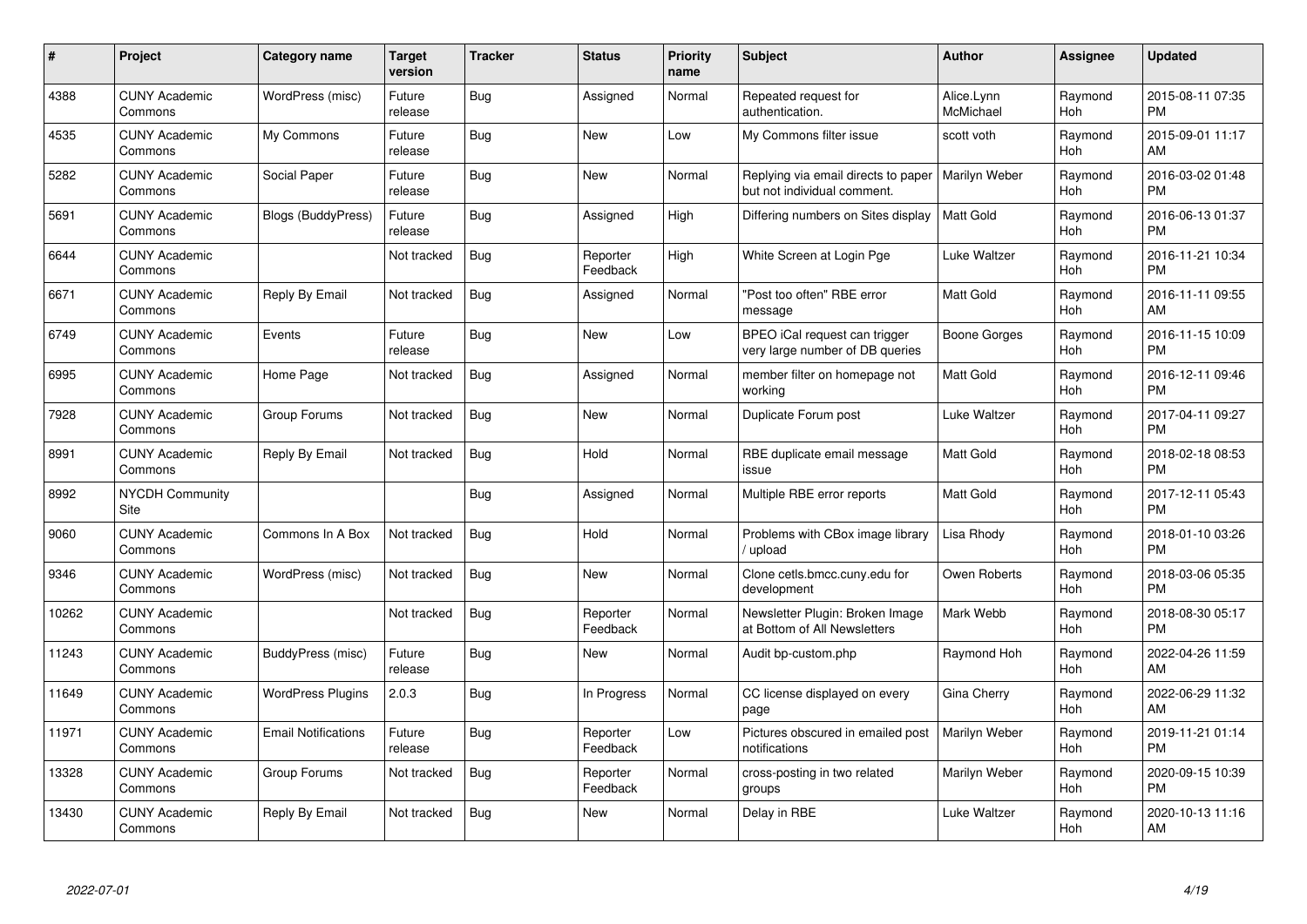| #     | Project                         | <b>Category name</b>       | Target<br>version | <b>Tracker</b> | <b>Status</b>        | <b>Priority</b><br>name | <b>Subject</b>                                                     | <b>Author</b>           | Assignee            | <b>Updated</b>                |
|-------|---------------------------------|----------------------------|-------------------|----------------|----------------------|-------------------------|--------------------------------------------------------------------|-------------------------|---------------------|-------------------------------|
| 13457 | <b>CUNY Academic</b><br>Commons | Group Forums               | 2.0.3             | Bug            | <b>New</b>           | High                    | Forum post not sending<br>notifications                            | Filipa Calado           | Raymond<br>Hoh      | 2022-06-29 11:32<br>AM        |
| 14496 | <b>CUNY Academic</b><br>Commons | Domain Mapping             | Future<br>release | Bug            | New                  | Normal                  | Mapped domain SSO uses<br>third-party cookies                      | Raymond Hoh             | Raymond<br>Hoh      | 2021-05-24 04:03<br><b>PM</b> |
| 15516 | <b>CUNY Academic</b><br>Commons | <b>WordPress Plugins</b>   |                   | <b>Bug</b>     | Reporter<br>Feedback | Normal                  | Can't publish or save draft of post<br>on wordpress.com            | Raffi<br>Khatchadourian | Raymond<br>Hoh      | 2022-03-02 05:52<br><b>PM</b> |
| 16177 | <b>CUNY Academic</b><br>Commons | Reply By Email             |                   | <b>Bug</b>     | <b>New</b>           | Normal                  | Switch to Inbound mode for RBE                                     | Raymond Hoh             | Raymond<br>Hoh      | 2022-05-30 04:32<br><b>PM</b> |
| 16245 | <b>CUNY Academic</b><br>Commons | WordPress (misc)           |                   | <b>Bug</b>     | Reporter<br>Feedback | Normal                  | Save Button missing on<br><b>WordPress Profile page</b>            | scott voth              | Raymond<br>Hoh      | 2022-06-16 03:09<br><b>PM</b> |
| 16319 | <b>CUNY Academic</b><br>Commons | <b>WordPress Plugins</b>   | 2.0.3             | <b>Bug</b>     | New                  | Normal                  | Request for Events Calendar Pro<br>5.14.2 update                   | Raymond Hoh             | Raymond<br>Hoh      | 2022-07-01 04:16<br><b>PM</b> |
| 4661  | <b>CUNY Academic</b><br>Commons | User Experience            | Future<br>release | <b>Bug</b>     | Assigned             | Normal                  | Simplify Events text                                               | <b>Matt Gold</b>        | Samantha<br>Raddatz | 2015-10-02 09:06<br><b>PM</b> |
| 5317  | <b>CUNY Academic</b><br>Commons | Group Blogs                | Not tracked       | Bug            | Reporter<br>Feedback | Normal                  | Notifications of New Post Didn't<br>Come                           | Luke Waltzer            | Samantha<br>Raddatz | 2016-03-21 10:41<br><b>PM</b> |
| 8440  | <b>CUNY Academic</b><br>Commons | Onboarding                 | Not tracked       | <b>Bug</b>     | <b>New</b>           | Normal                  | <b>Create Test Email Accounts for</b><br><b>Onboarding Project</b> | Stephen Real            | Stephen Real        | 2017-08-01 09:49<br><b>PM</b> |
| 364   | <b>CUNY Academic</b><br>Commons | <b>WordPress Plugins</b>   | Future<br>release | Feature        | <b>New</b>           | Normal                  | <b>Bulletin Board</b>                                              | Matt Gold               |                     | 2015-01-05 08:50<br><b>PM</b> |
| 5199  | <b>CUNY Academic</b><br>Commons | Social Paper               | Future<br>release | Feature        | <b>New</b>           | Normal                  | add tables to the SP editor                                        | Marilyn Weber           |                     | 2016-10-24 11:27<br>AM        |
| 5205  | <b>CUNY Academic</b><br>Commons | Social Paper               | Future<br>release | Feature        | <b>New</b>           | Normal                  | Social Paper folders                                               | Marilyn Weber           |                     | 2016-02-11 10:24<br><b>PM</b> |
| 5489  | <b>CUNY Academic</b><br>Commons | Social Paper               | Future<br>release | Feature        | <b>New</b>           | Normal                  | Asc/desc sorting for Social Paper<br>directories                   | <b>Boone Gorges</b>     |                     | 2016-04-21 10:06<br><b>PM</b> |
| 5992  | <b>CUNY Academic</b><br>Commons | <b>Email Notifications</b> | Future<br>release | Feature        | <b>New</b>           | Normal                  | Changing the From line of<br>autogenerated blog emails             | Marilyn Weber           |                     | 2018-09-27 05:19<br><b>PM</b> |
| 6332  | <b>CUNY Academic</b><br>Commons | WordPress (misc)           | Future<br>release | Feature        | New                  | Normal                  | Allow uploaded files to be marked<br>as private in an ad hoc way   | <b>Boone Gorges</b>     |                     | 2016-10-17 11:41<br><b>PM</b> |
| 9720  | <b>CUNY Academic</b><br>Commons | Authentication             | Future<br>release | Feature        | <b>New</b>           | Normal                  | The Commons should be an<br>oAuth provider                         | Boone Gorges            |                     | 2019-03-01 02:04<br><b>PM</b> |
| 10380 | <b>CUNY Academic</b><br>Commons | WordPress (misc)           | Future<br>release | Feature        | In Progress          | Normal                  | Remove blacklisted plugins                                         | Boone Gorges            |                     | 2022-04-26 12:00<br><b>PM</b> |
| 11077 | <b>CUNY Academic</b><br>Commons | Events                     | Not tracked       | Feature        | Reporter<br>Feedback | Normal                  | Show event category description<br>in event list view              | Raffi<br>Khatchadourian |                     | 2019-02-12 10:38<br><b>PM</b> |
| 11131 | <b>CUNY Academic</b><br>Commons |                            | Future<br>release | Feature        | Reporter<br>Feedback | Normal                  | Image Annotation Plugins                                           | Laurie Hurson           |                     | 2019-02-26 11:33<br>AM        |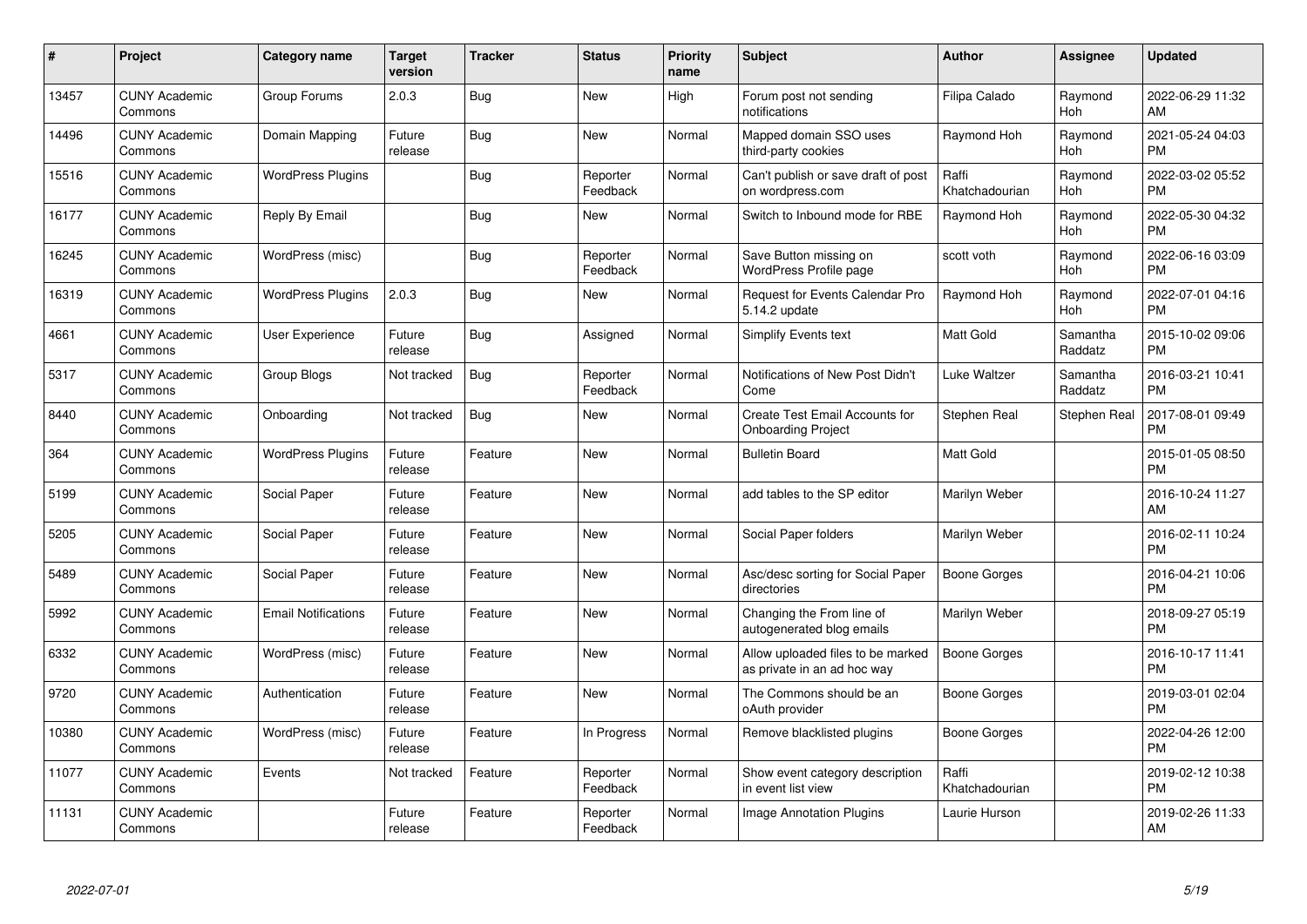| $\pmb{\#}$ | Project                               | <b>Category name</b>     | <b>Target</b><br>version | <b>Tracker</b> | <b>Status</b>        | <b>Priority</b><br>name | <b>Subject</b>                                                           | <b>Author</b>           | <b>Assignee</b>   | <b>Updated</b>                |
|------------|---------------------------------------|--------------------------|--------------------------|----------------|----------------------|-------------------------|--------------------------------------------------------------------------|-------------------------|-------------------|-------------------------------|
| 11860      | <b>CUNY Academic</b><br>Commons       | Registration             | Future<br>release        | Feature        | <b>New</b>           | Normal                  | <b>Ensure Students Are Aware They</b><br>Can Use Aliases At Registration | scott voth              |                   | 2019-09-24 08:46<br>AM        |
| 13048      | <b>CUNY Academic</b><br>Commons       | Shortcodes and<br>embeds | Future<br>release        | Feature        | <b>New</b>           | Normal                  | Jupyter Notebooks support                                                | Boone Gorges            |                   | 2020-07-14 11:46<br>AM        |
| 13650      | <b>CUNY Academic</b><br>Commons       | Group Library            | Future<br>release        | Feature        | New                  | Normal                  | Forum Attachments in Group<br>Library                                    | Laurie Hurson           |                   | 2021-11-19 12:30<br><b>PM</b> |
| 13912      | <b>CUNY Academic</b><br>Commons       |                          | Not tracked              | Feature        | Hold                 | Low                     | posting "missed schedule"                                                | Marilyn Weber           |                   | 2021-02-23 10:46<br>AM        |
| 15613      | <b>CUNY Academic</b><br>Commons       |                          | 2.0.3                    | Feature        | Reporter<br>Feedback | Normal                  | Adding "Passster" plugin                                                 | Laurie Hurson           |                   | 2022-06-29 11:32<br>AM        |
| 15923      | <b>CUNY Academic</b><br>Commons       |                          | Not tracked              | Feature        | Reporter<br>Feedback | Normal                  | <b>Bellows Plugin Adjustments</b>                                        | Laurie Hurson           |                   | 2022-04-20 10:10<br>AM        |
| 16290      | <b>CUNY Academic</b><br>Commons       |                          |                          | Feature        | Reporter<br>Feedback | Normal                  | Add Table Of Contents Block<br>plug-in                                   | Raffi<br>Khatchadourian |                   | 2022-06-24 10:26<br>AM        |
| 16314      | <b>CUNY Academic</b><br>Commons       | <b>WordPress Plugins</b> |                          | Feature        | New                  | Normal                  | Install Multicollab plug-in?                                             | Raffi<br>Khatchadourian |                   | 2022-06-29 03:44<br><b>PM</b> |
| 2577       | <b>NYCDH Community</b><br><b>Site</b> |                          |                          | Feature        | Assigned             | Low                     | Investigate Potential to Add Links<br>to the Forum                       | <b>Mark Newton</b>      | Alex Gil          | 2013-05-16 09:40<br><b>PM</b> |
| 11968      | JustPublics@365<br>MediaCamp          |                          |                          | Feature        | <b>New</b>           | Normal                  | Nanoscience Retractable Display<br>Unit                                  | Donald Cherry           | Bonnie<br>Eissner | 2021-02-19 08:50<br>AM        |
| 58         | <b>CUNY Academic</b><br>Commons       | BuddyPress (misc)        | Future<br>release        | Feature        | Assigned             | Low                     | Make member search sortable by<br>last name                              | Roberta Brody           | Boone<br>Gorges   | 2010-08-26 02:38<br><b>PM</b> |
| 287        | <b>CUNY Academic</b><br>Commons       | WordPress (misc)         | Future<br>release        | Feature        | Assigned             | Normal                  | Create troubleshooting tool for<br>account sign-up                       | Matt Gold               | Boone<br>Gorges   | 2015-11-09 06:17<br><b>PM</b> |
| 377        | <b>CUNY Academic</b><br>Commons       | BuddyPress (misc)        | Future<br>release        | Feature        | Assigned             | Normal                  | Like buttons                                                             | <b>Matt Gold</b>        | Boone<br>Gorges   | 2010-11-16 05:13<br><b>PM</b> |
| 435        | <b>CUNY Academic</b><br>Commons       | BuddyPress (misc)        | Future<br>release        | Feature        | Assigned             | Normal                  | Include Avatar Images in Forum<br><b>Post Notification Emails</b>        | <b>Matt Gold</b>        | Boone<br>Gorges   | 2010-12-08 12:40<br><b>PM</b> |
| 500        | <b>CUNY Academic</b><br>Commons       | BuddyPress (misc)        | Future<br>release        | Feature        | Assigned             | Normal                  | <b>Export Group Data</b>                                                 | <b>Matt Gold</b>        | Boone<br>Gorges   | 2010-12-19 12:09<br><b>PM</b> |
| 519        | <b>CUNY Academic</b><br>Commons       | <b>BuddyPress Docs</b>   | Future<br>release        | Feature        | Assigned             | Low                     | TOC for individual docs - for new<br>BP "wiki-like" plugin               | scott voth              | Boone<br>Gorges   | 2015-11-09 05:54<br><b>PM</b> |
| 554        | <b>CUNY Academic</b><br>Commons       | BuddyPress (misc)        | Future<br>release        | Feature        | Assigned             | Normal                  | Add Trackback notifications to<br>site-wide activity feed                | Matt Gold               | Boone<br>Gorges   | 2015-11-09 06:19<br><b>PM</b> |
| 585        | <b>CUNY Academic</b><br>Commons       | Group Forums             | Future<br>release        | Feature        | Assigned             | Normal                  | Merge Forum Topics                                                       | Sarah Morgano           | Boone<br>Gorges   | 2011-07-06 04:11<br><b>PM</b> |
| 599        | <b>CUNY Academic</b><br>Commons       | BuddyPress (misc)        | Future<br>release        | Feature        | Assigned             | Normal                  | Consider adding rating plugins for<br><b>BuddyPress/BBPress</b>          | <b>Matt Gold</b>        | Boone<br>Gorges   | 2011-08-22 06:50<br>PM        |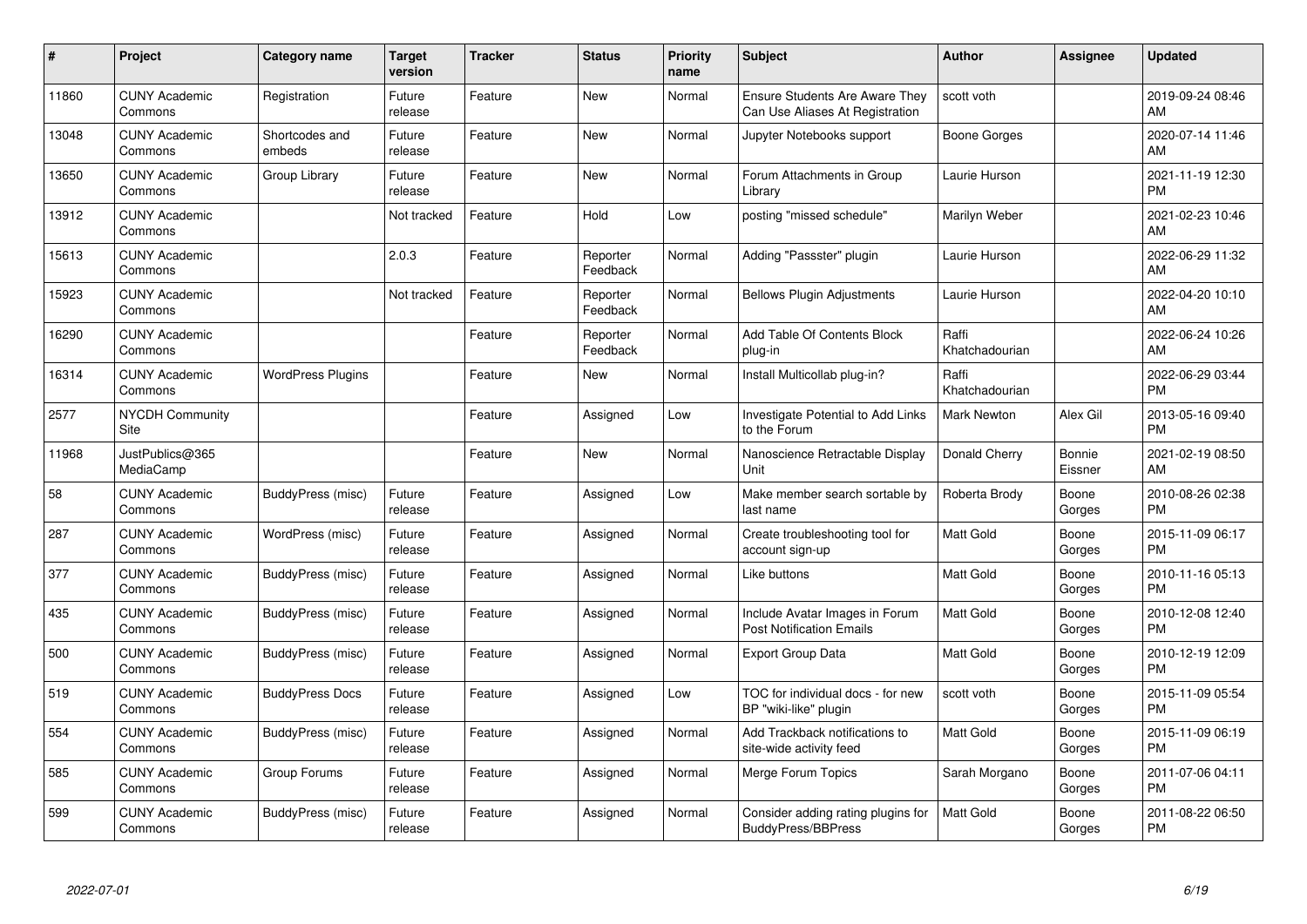| #    | Project                         | <b>Category name</b>     | <b>Target</b><br>version | <b>Tracker</b> | <b>Status</b> | <b>Priority</b><br>name | <b>Subject</b>                                                                 | <b>Author</b>       | Assignee        | <b>Updated</b>                |
|------|---------------------------------|--------------------------|--------------------------|----------------|---------------|-------------------------|--------------------------------------------------------------------------------|---------------------|-----------------|-------------------------------|
| 618  | <b>CUNY Academic</b><br>Commons | <b>BuddyPress Docs</b>   | Future<br>release        | Feature        | Assigned      | Normal                  | <b>BuddyPress Docs: export formats</b>                                         | <b>Boone Gorges</b> | Boone<br>Gorges | 2015-11-09 05:38<br>PM.       |
| 635  | <b>CUNY Academic</b><br>Commons | <b>BuddyPress</b> (misc) | Future<br>release        | Feature        | Assigned      | Normal                  | Big Blue Button -<br>Videoconferencing in Groups and<br>Blogs                  | Matt Gold           | Boone<br>Gorges | 2011-03-14 03:24<br><b>PM</b> |
| 658  | <b>CUNY Academic</b><br>Commons | <b>WordPress Plugins</b> | Future<br>release        | Feature        | Assigned      | Normal                  | Rebulid Sitewide Tag Suggestion                                                | <b>Matt Gold</b>    | Boone<br>Gorges | 2015-01-05 08:47<br><b>PM</b> |
| 1165 | <b>CUNY Academic</b><br>Commons | <b>Email Invitations</b> | Future<br>release        | Feature        | Assigned      | Low                     | Allow saved lists of invitees under<br>Send Invites                            | <b>Boone Gorges</b> | Boone<br>Gorges | 2015-11-09 06:03<br><b>PM</b> |
| 1166 | <b>CUNY Academic</b><br>Commons | <b>Email Invitations</b> | Future<br>release        | Feature        | New           | Low                     | Better organizational tools for Sent<br>Invites                                | Boone Gorges        | Boone<br>Gorges | 2015-11-09 06:02<br><b>PM</b> |
| 1167 | <b>CUNY Academic</b><br>Commons | <b>Email Invitations</b> | Future<br>release        | Feature        | New           | Low                     | Allow email invitations to be resent                                           | Boone Gorges        | Boone<br>Gorges | 2015-11-12 12:53<br>AM        |
| 1417 | <b>CUNY Academic</b><br>Commons | <b>BuddyPress Docs</b>   | Future<br>release        | Feature        | Assigned      | Low                     | Bulk actions for BuddyPress Docs                                               | <b>Boone Gorges</b> | Boone<br>Gorges | 2016-10-17 10:41<br><b>PM</b> |
| 1422 | <b>CUNY Academic</b><br>Commons | <b>BuddyPress Docs</b>   | Future<br>release        | Feature        | Assigned      | Normal                  | Make "created Doc" activity icons<br>non-mini                                  | <b>Boone Gorges</b> | Boone<br>Gorges | 2015-11-09 05:48<br><b>PM</b> |
| 1460 | <b>CUNY Academic</b><br>Commons | Analytics                | Future<br>release        | Feature        | Assigned      | Normal                  | Update System Report                                                           | <b>Brian Foote</b>  | Boone<br>Gorges | 2015-11-09 06:13<br>PM        |
| 1508 | <b>CUNY Academic</b><br>Commons | WordPress (misc)         | Future<br>release        | Feature        | Assigned      | Normal                  | Share login cookies across<br>mapped domains                                   | Boone Gorges        | Boone<br>Gorges | 2012-07-02 12:12<br><b>PM</b> |
| 1562 | <b>CUNY Academic</b><br>Commons | <b>WordPress Plugins</b> | Future<br>release        | Feature        | Assigned      | Low                     | Play with NYT Collaborative<br><b>Authoring Tool</b>                           | <b>Matt Gold</b>    | Boone<br>Gorges | 2015-01-05 08:47<br><b>PM</b> |
| 1744 | <b>CUNY Academic</b><br>Commons | <b>BuddyPress Docs</b>   | Future<br>release        | Feature        | Assigned      | Normal                  | Spreadsheet-style Docs                                                         | <b>Boone Gorges</b> | Boone<br>Gorges | 2015-11-09 06:13<br><b>PM</b> |
| 1888 | <b>CUNY Academic</b><br>Commons | Home Page                | Future<br>release        | Feature        | Assigned      | Normal                  | Refactor BP MPO Activity Filter to<br>support proper pagination                | Sarah Morgano       | Boone<br>Gorges | 2014-05-01 07:11<br><b>PM</b> |
| 2013 | <b>CUNY Academic</b><br>Commons | <b>Public Portfolio</b>  | Future<br>release        | Feature        | Assigned      | Low                     | Have Profile Privacy Options show<br>up only for filled-in fields              | Matt Gold           | Boone<br>Gorges | 2015-11-09 06:09<br><b>PM</b> |
| 2223 | <b>CUNY Academic</b><br>Commons | <b>WordPress Plugins</b> | Future<br>release        | Feature        | Assigned      | Low                     | Add Participad to the CUNY<br><b>Academic Commons</b>                          | Matt Gold           | Boone<br>Gorges | 2014-09-17 10:03<br><b>PM</b> |
| 2325 | <b>CUNY Academic</b><br>Commons | <b>BuddyPress (misc)</b> | Future<br>release        | Feature        | Assigned      | Low                     | Profile should have separate fields<br>for first/last names                    | local admin         | Boone<br>Gorges | 2015-11-09 06:09<br><b>PM</b> |
| 2523 | <b>CUNY Academic</b><br>Commons | <b>BuddyPress Docs</b>   | Future<br>release        | Feature        | Assigned      | Normal                  | Allow Users to Upload Images to<br><b>BP</b> Docs                              | Matt Gold           | Boone<br>Gorges | 2015-11-09 06:14<br>PM        |
| 2610 | <b>CUNY Academic</b><br>Commons | Group Invitations        | Future<br>release        | Feature        | Assigned      | Low                     | Request: Custom invitation<br>message to group invites                         | local admin         | Boone<br>Gorges | 2015-11-09 06:13<br><b>PM</b> |
| 2753 | <b>CUNY Academic</b><br>Commons | <b>Public Portfolio</b>  | Future<br>release        | Feature        | New           | Normal                  | Create actual actual tagification in<br>academic interests and other<br>fields | Micki Kaufman       | Boone<br>Gorges | 2015-01-05 08:52<br>PM        |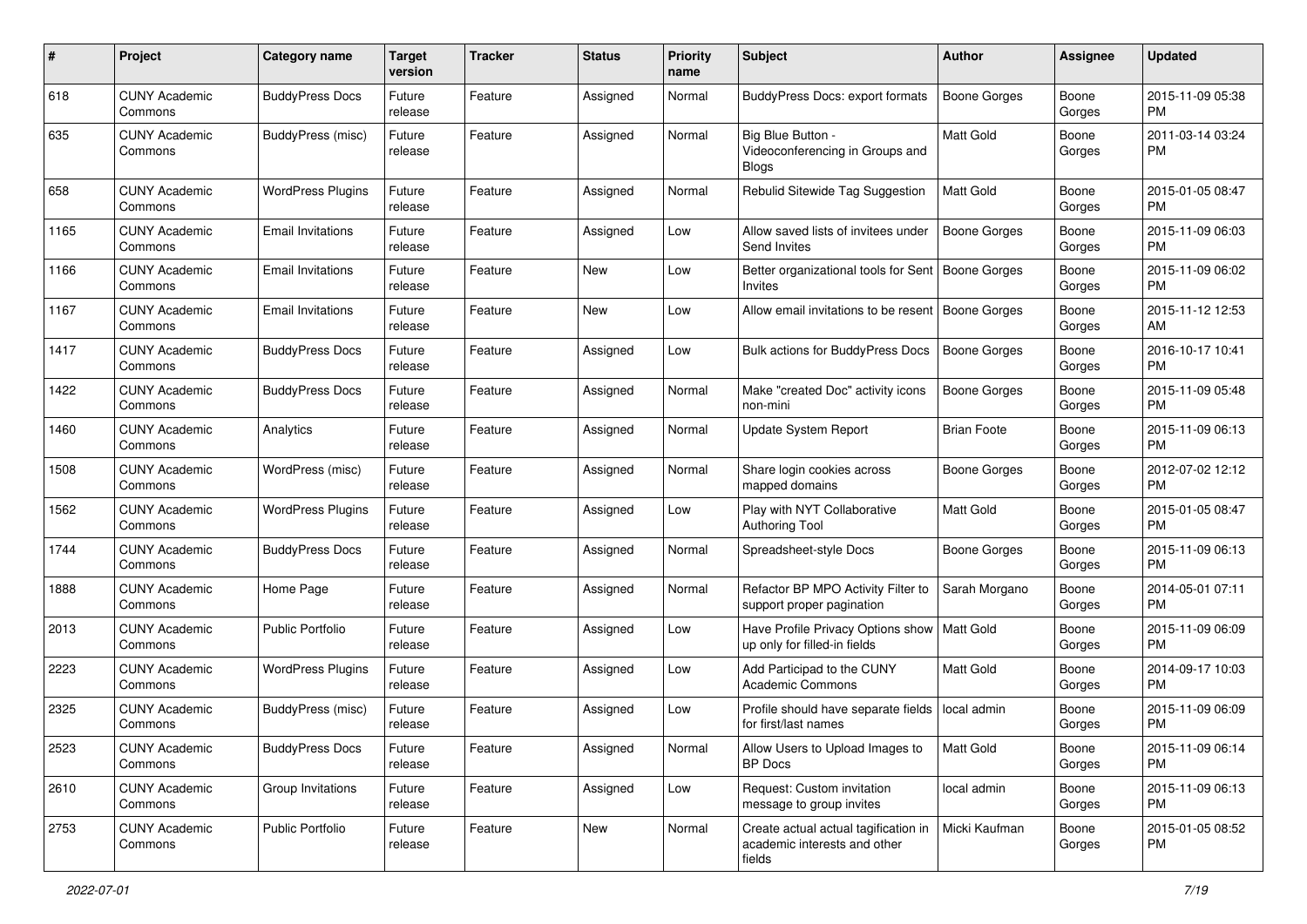| #    | Project                         | <b>Category name</b>           | <b>Target</b><br>version | <b>Tracker</b> | <b>Status</b> | Priority<br>name | <b>Subject</b>                                                                    | Author              | <b>Assignee</b> | <b>Updated</b>                |
|------|---------------------------------|--------------------------------|--------------------------|----------------|---------------|------------------|-----------------------------------------------------------------------------------|---------------------|-----------------|-------------------------------|
| 3002 | <b>CUNY Academic</b><br>Commons | Search                         | Future<br>release        | Feature        | Assigned      | Normal           | Overhaul CAC search by using<br>external search appliance                         | <b>Boone Gorges</b> | Boone<br>Gorges | 2020-07-15 03:05<br><b>PM</b> |
| 3042 | <b>CUNY Academic</b><br>Commons | <b>Public Portfolio</b>        | Future<br>release        | Feature        | Assigned      | Normal           | Browsing member interests                                                         | Matt Gold           | Boone<br>Gorges | 2015-03-21 09:04<br><b>PM</b> |
| 3048 | <b>CUNY Academic</b><br>Commons | <b>Public Portfolio</b>        | Future<br>release        | Feature        | <b>New</b>    | Low              | Images for rich text profile fields                                               | <b>Boone Gorges</b> | Boone<br>Gorges | 2014-02-19 12:56<br><b>PM</b> |
| 3080 | <b>CUNY Academic</b><br>Commons | <b>Group Files</b>             | Future<br>release        | Feature        | Assigned      | Low              | Create a system to keep track of<br>file changes                                  | Matt Gold           | Boone<br>Gorges | 2014-02-26 10:04<br><b>PM</b> |
| 3193 | <b>CUNY Academic</b><br>Commons | Group Forums                   | Future<br>release        | Feature        | Assigned      | Normal           | bbPress 2.x dynamic roles and<br><b>RBE</b>                                       | <b>Boone Gorges</b> | Boone<br>Gorges | 2014-09-30 01:30<br><b>PM</b> |
| 3220 | <b>CUNY Academic</b><br>Commons | <b>Public Portfolio</b>        | Future<br>release        | Feature        | Assigned      | Normal           | Add indent/outdent option to<br>Formatting Buttons on Profile<br>Page             | Matt Gold           | Boone<br>Gorges | 2014-05-21 10:39<br>PM        |
| 3230 | <b>CUNY Academic</b><br>Commons | Internal Tools and<br>Workflow | Not tracked              | Feature        | Assigned      | High             | Scripts for quicker<br>provisioning/updating of<br>development environments       | <b>Boone Gorges</b> | Boone<br>Gorges | 2016-01-26 04:54<br><b>PM</b> |
| 3308 | <b>CUNY Academic</b><br>Commons | Group Invitations              | Future<br>release        | Feature        | Assigned      | Normal           | Allow members to rescind group<br>invitations                                     | Matt Gold           | Boone<br>Gorges | 2015-04-01 08:53<br><b>PM</b> |
| 3475 | <b>CUNY Academic</b><br>Commons | Events                         | Future<br>release        | Feature        | Assigned      | Normal           | Request to add plugin to<br>streamline room<br>booking/appointment booking        | Naomi Barrettara    | Boone<br>Gorges | 2014-12-01 05:14<br><b>PM</b> |
| 3580 | <b>CUNY Academic</b><br>Commons | Group Blogs                    | Future<br>release        | Feature        | <b>New</b>    | Normal           | Multiple blogs per group                                                          | <b>Boone Gorges</b> | Boone<br>Gorges | 2018-02-20 02:02<br><b>PM</b> |
| 3615 | <b>CUNY Academic</b><br>Commons | Redmine                        | Not tracked              | Feature        | <b>New</b>    | Low              | Create Redmine issues via email                                                   | Dominic Giglio      | Boone<br>Gorges | 2017-11-16 11:36<br>AM        |
| 3759 | <b>CUNY Academic</b><br>Commons | WordPress (misc)               | Future<br>release        | Feature        | Assigned      | Normal           | Review Interface for Adding Users<br>to Blogs                                     | <b>Matt Gold</b>    | Boone<br>Gorges | 2015-03-24 05:52<br><b>PM</b> |
| 3768 | <b>CUNY Academic</b><br>Commons | <b>Public Portfolio</b>        | Future<br>release        | Feature        | Assigned      | Normal           | Institutions/Past positions on<br>public portfolios                               | Matt Gold           | Boone<br>Gorges | 2018-04-23 10:44<br>AM        |
| 4053 | <b>CUNY Academic</b><br>Commons | Events                         | Future<br>release        | Feature        | Assigned      | Normal           | Create new tab for past events                                                    | Matt Gold           | Boone<br>Gorges | 2015-05-12 02:10<br><b>PM</b> |
| 4238 | <b>CUNY Academic</b><br>Commons | Events                         | Future<br>release        | Feature        | Assigned      | Normal           | Copy Events to Other Groups?                                                      | <b>Matt Gold</b>    | Boone<br>Gorges | 2015-07-02 10:08<br>AM        |
| 4481 | <b>CUNY Academic</b><br>Commons | Events                         | Future<br>release        | Feature        | New           | Normal           | Group admins/mods should have<br>the ability to unlink an event from<br>the group | Boone Gorges        | Boone<br>Gorges | 2017-04-24 03:53<br><b>PM</b> |
| 4980 | <b>CUNY Academic</b><br>Commons | Home Page                      | Future<br>release        | Feature        | Assigned      | Normal           | CAC Featured Content -- Adding<br><b>Randomization</b>                            | <b>Matt Gold</b>    | Boone<br>Gorges | 2016-12-12 03:01<br><b>PM</b> |
| 5052 | <b>CUNY Academic</b><br>Commons | Social Paper                   | Future<br>release        | Feature        | New           | Low              | Sentence by sentence or line by<br>line comments (SP suggestion #3)               | Marilyn Weber       | Boone<br>Gorges | 2016-02-11 10:24<br><b>PM</b> |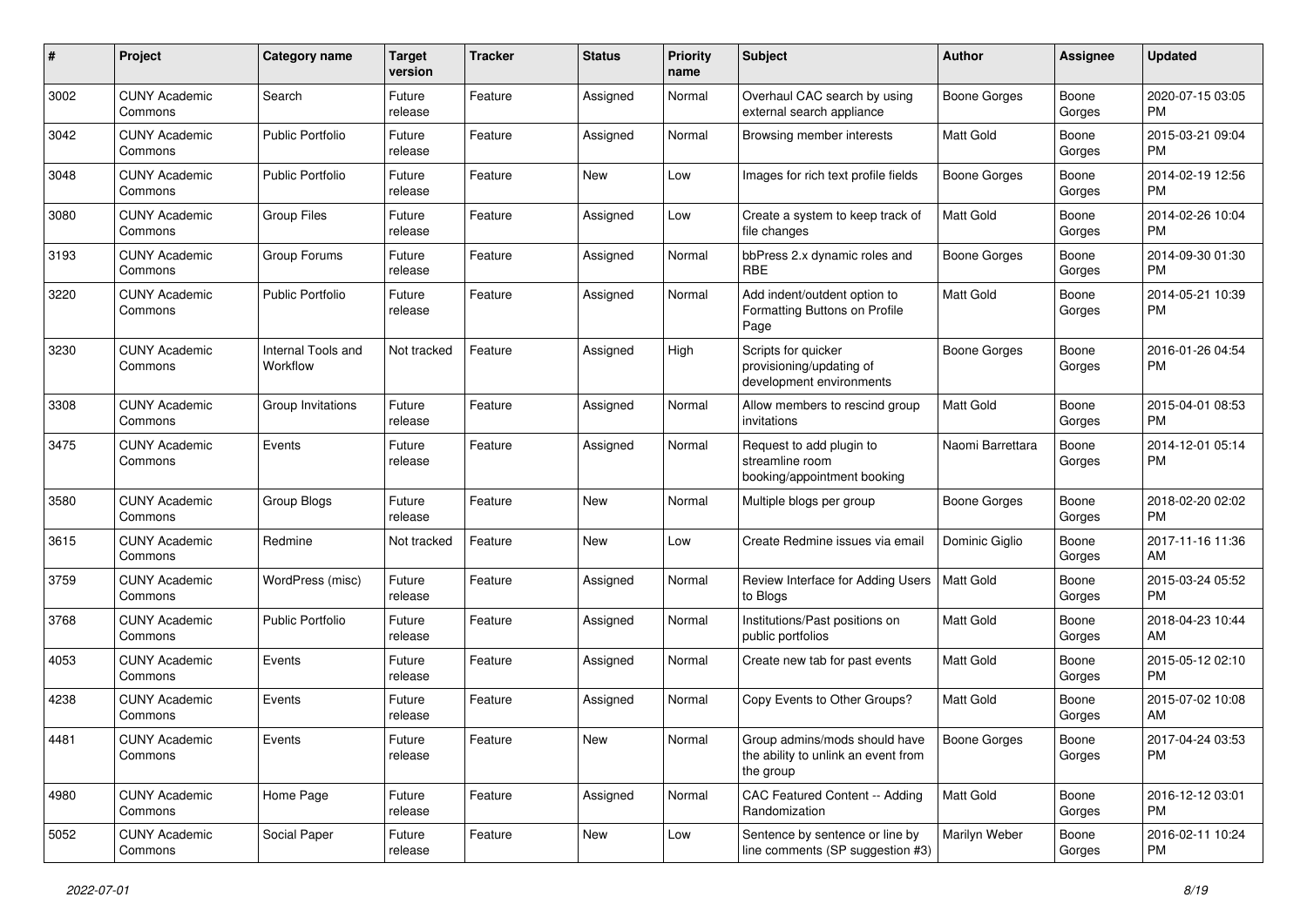| #     | Project                         | <b>Category name</b>       | <b>Target</b><br>version | <b>Tracker</b> | <b>Status</b>        | <b>Priority</b><br>name | <b>Subject</b>                                                                             | <b>Author</b>       | <b>Assignee</b> | <b>Updated</b>                |
|-------|---------------------------------|----------------------------|--------------------------|----------------|----------------------|-------------------------|--------------------------------------------------------------------------------------------|---------------------|-----------------|-------------------------------|
| 5234  | <b>CUNY Academic</b><br>Commons | Membership                 | Future<br>release        | Feature        | Assigned             | Normal                  | Write Unconfirmed patch for WP                                                             | Boone Gorges        | Boone<br>Gorges | 2016-10-24 11:18<br>AM        |
| 5696  | <b>CUNY Academic</b><br>Commons | Events                     | Future<br>release        | Feature        | Assigned             | Normal                  | Events Calendar - display options<br>/ calendar aggregation                                | <b>Matt Gold</b>    | Boone<br>Gorges | 2016-10-13 11:44<br>AM        |
| 6389  | <b>CUNY Academic</b><br>Commons | <b>BuddyPress Docs</b>     | Future<br>release        | Feature        | New                  | Low                     | Make Discussion Area Visible<br>When Editing a Doc                                         | Luke Waltzer        | Boone<br>Gorges | 2016-10-21 04:16<br><b>PM</b> |
| 8756  | <b>CUNY Academic</b><br>Commons | Group Blogs                | Future<br>release        | Feature        | Hold                 | Normal                  | Connect multiple blogs to one<br>group?                                                    | <b>Matt Gold</b>    | Boone<br>Gorges | 2017-09-30 10:42<br>AM        |
| 8835  | <b>CUNY Academic</b><br>Commons | Blogs (BuddyPress)         | Future<br>release        | Feature        | New                  | Normal                  | Extend cuny.is shortlinks to sites                                                         | Luke Waltzer        | Boone<br>Gorges | 2022-04-26 11:59<br>AM        |
| 8836  | <b>CUNY Academic</b><br>Commons | <b>Blogs (BuddyPress)</b>  | Future<br>release        | Feature        | Assigned             | Normal                  | Redesign site launch process                                                               | <b>Matt Gold</b>    | Boone<br>Gorges | 2019-10-03 02:49<br><b>PM</b> |
| 8900  | <b>CUNY Academic</b><br>Commons | Accessibility              | Future<br>release        | Feature        | Assigned             | Normal                  | Look into tools to enforce<br>accessibility in WP environment                              | Matt Gold           | Boone<br>Gorges | 2022-04-26 11:59<br>AM        |
| 8901  | <b>CUNY Academic</b><br>Commons | Accessibility              | Future<br>release        | Feature        | Assigned             | Normal                  | Theme analysis for accessibility                                                           | <b>Matt Gold</b>    | Boone<br>Gorges | 2022-04-26 11:59<br>AM        |
| 9895  | <b>CUNY Academic</b><br>Commons | Onboarding                 | Future<br>release        | Feature        | Assigned             | Normal                  | Add "Accept Invitation"<br>link/button/function to Group<br>and/or Site invitation emails? | <b>Luke Waltzer</b> | Boone<br>Gorges | 2018-06-07 12:42<br><b>PM</b> |
| 9947  | <b>CUNY Academic</b><br>Commons | <b>WordPress Plugins</b>   | Future<br>release        | Feature        | Reporter<br>Feedback | Normal                  | Install H5P quiz plugin                                                                    | Matt Gold           | Boone<br>Gorges | 2018-09-11 11:01<br>AM        |
| 10226 | <b>CUNY Academic</b><br>Commons | Courses                    | Future<br>release        | Feature        | New                  | Normal                  | Add "My Courses" to drop down<br>list                                                      | scott voth          | Boone<br>Gorges | 2021-11-19 12:42<br><b>PM</b> |
| 10368 | <b>CUNY Academic</b><br>Commons |                            | Future<br>release        | Feature        | Assigned             | Normal                  | Use ORCID data to populate<br>academic profile page                                        | Stephen Francoeu    | Boone<br>Gorges | 2018-09-25 01:53<br><b>PM</b> |
| 11531 | <b>CUNY Academic</b><br>Commons | Events                     | Future<br>release        | Feature        | New                  | Normal                  | Main Events calendar should<br>include non-public events that<br>user has access to        | scott voth          | Boone<br>Gorges | 2019-06-11 10:00<br>AM        |
| 11945 | <b>CUNY Academic</b><br>Commons | Reckoning                  | Future<br>release        | Feature        | Reporter<br>Feedback | Normal                  | Add Comments bubble to<br>Reckoning views                                                  | <b>Boone Gorges</b> | Boone<br>Gorges | 2019-11-12 05:14<br>PM.       |
| 12042 | <b>CUNY Academic</b><br>Commons | <b>Email Notifications</b> | Future<br>release        | Feature        | New                  | Normal                  | Improved error logging for BPGES   Boone Gorges<br>send queue                              |                     | Boone<br>Gorges | 2021-11-19 12:25<br><b>PM</b> |
| 12091 | <b>CUNY Academic</b><br>Commons | <b>Group Files</b>         | Future<br>release        | Feature        | New                  | Normal                  | Improved pre-upload file validation   Boone Gorges<br>for bp-group-documents               |                     | Boone<br>Gorges | 2019-11-14 01:21<br>PM        |
| 12121 | <b>CUNY Academic</b><br>Commons | <b>WordPress Plugins</b>   | 2.0.3                    | Feature        | Reporter<br>Feedback | Normal                  | Embedding H5P Iframes on<br>Commons Site                                                   | Laurie Hurson       | Boone<br>Gorges | 2022-06-29 11:32<br>AM        |
| 12911 | <b>CUNY Academic</b><br>Commons |                            | Not tracked              | Feature        | New                  | Normal                  | Block access to xmlrpc.php based<br>on User-Agent                                          | Boone Gorges        | Boone<br>Gorges | 2020-06-09 05:12<br>PM        |
| 13370 | <b>CUNY Academic</b><br>Commons | Group Library              | Future<br>release        | Feature        | New                  | Normal                  | Library bulk deletion and folder<br>editing                                                | Colin McDonald      | Boone<br>Gorges | 2020-10-13 10:41<br>AM        |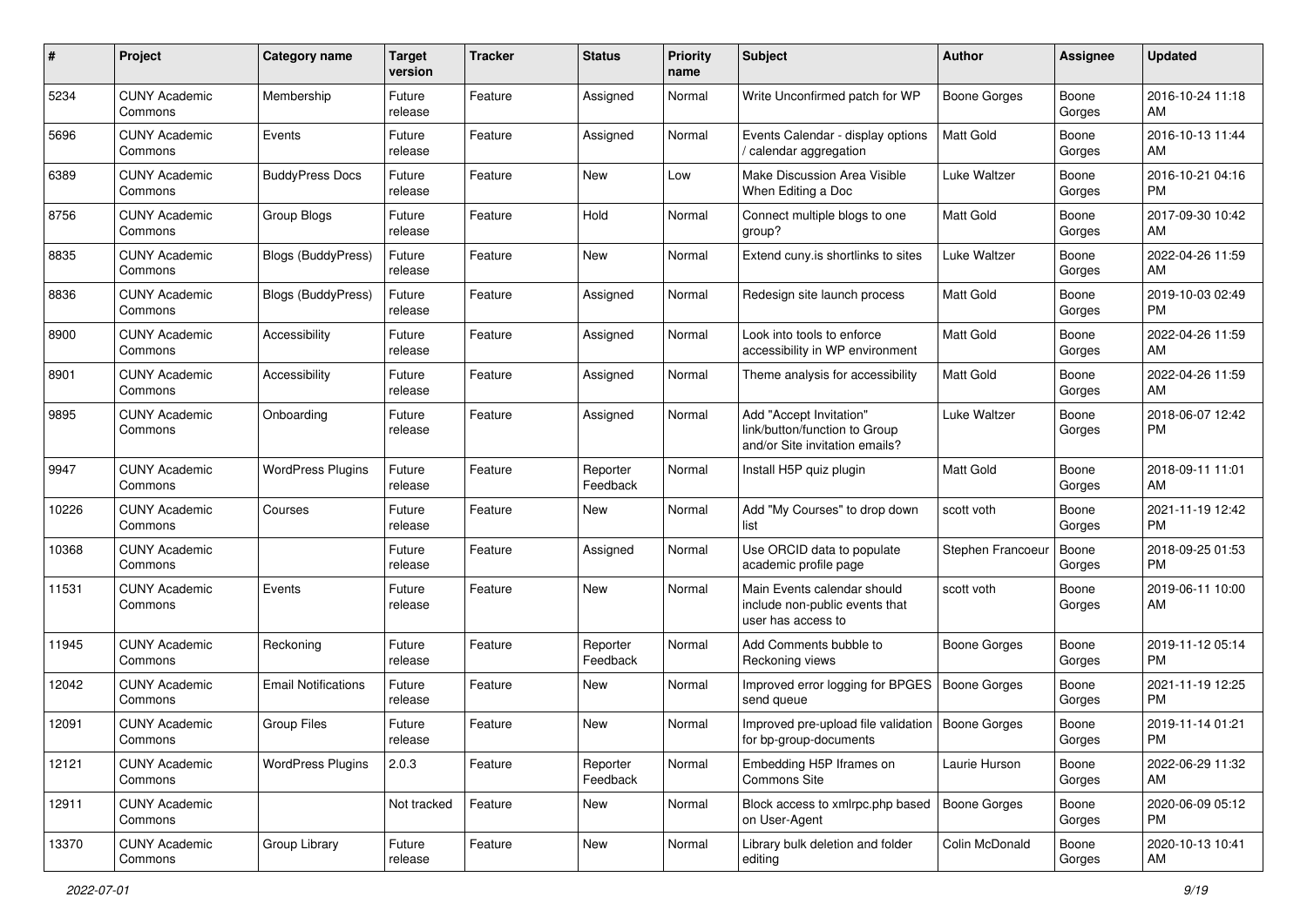| #     | <b>Project</b>                  | Category name              | <b>Target</b><br>version | <b>Tracker</b> | <b>Status</b>        | <b>Priority</b><br>name | <b>Subject</b>                                                                             | <b>Author</b>    | <b>Assignee</b>    | <b>Updated</b>                |
|-------|---------------------------------|----------------------------|--------------------------|----------------|----------------------|-------------------------|--------------------------------------------------------------------------------------------|------------------|--------------------|-------------------------------|
| 13466 | <b>CUNY Academic</b><br>Commons | Cavalcade                  | Future<br>release        | Feature        | New                  | Normal                  | Automated cleanup for duplicate<br>Cavalcade tasks                                         | Boone Gorges     | Boone<br>Gorges    | 2020-10-13 05:24<br><b>PM</b> |
| 13835 | <b>CUNY Academic</b><br>Commons | WordPress (misc)           | Future<br>release        | Feature        | New                  | Normal                  | Allow OneSearch widget to have<br>'CUNY' as campus                                         | Boone Gorges     | Boone<br>Gorges    | 2021-11-19 12:39<br><b>PM</b> |
| 14184 | <b>CUNY Academic</b><br>Commons | <b>Public Portfolio</b>    | Future<br>release        | Feature        | <b>New</b>           | Normal                  | Centralized mechanism for storing<br>Campus affiliations                                   | Boone Gorges     | Boone<br>Gorges    | 2022-01-04 11:35<br>AM        |
| 14309 | <b>CUNY Academic</b><br>Commons | Group Library              | Future<br>release        | Feature        | <b>New</b>           | Normal                  | Better handling of<br>bp_group_document file download<br>attempts when file is not present | Boone Gorges     | Boone<br>Gorges    | 2021-11-19 12:28<br><b>PM</b> |
| 15604 | <b>CUNY Academic</b><br>Commons | <b>Email Notifications</b> | Future<br>release        | Feature        | Assigned             | Normal                  | Restructure Commons Group<br>Digest Email Messages                                         | Matt Gold        | Boone<br>Gorges    | 2022-05-26 10:45<br>AM        |
| 15883 | <b>CUNY Academic</b><br>Commons |                            | 2.1.0                    | Feature        | <b>New</b>           | Normal                  | Release BPGES update                                                                       | Boone Gorges     | Boone<br>Gorges    | 2022-05-26 10:39<br>AM        |
| 16092 | <b>CUNY Academic</b><br>Commons |                            | Future<br>release        | Feature        | Hold                 | Normal                  | Don't show main site in Site<br>search results                                             | Boone Gorges     | Boone<br>Gorges    | 2022-05-17 03:12<br><b>PM</b> |
| 365   | <b>CUNY Academic</b><br>Commons | WordPress (misc)           | Future<br>release        | Feature        | Assigned             | Normal                  | <b>Create Mouseover Tooltips</b><br>throughout Site                                        | <b>Matt Gold</b> | Chris Stein        | 2015-11-09 06:18<br><b>PM</b> |
| 1544  | <b>CUNY Academic</b><br>Commons | Groups (misc)              | Future<br>release        | Feature        | Reporter<br>Feedback | Normal                  | Group Filtering and Sorting                                                                | <b>Matt Gold</b> | <b>Chris Stein</b> | 2019-03-01 02:25<br><b>PM</b> |
| 2754  | <b>CUNY Academic</b><br>Commons | Design                     | Future<br>release        | Feature        | Assigned             | Normal                  | Determine strategy for CAC logo<br>handling in top header                                  | Micki Kaufman    | Chris Stein        | 2015-01-05 08:53<br><b>PM</b> |
| 2832  | <b>CUNY Academic</b><br>Commons | <b>Public Portfolio</b>    | Future<br>release        | Feature        | Assigned             | Normal                  | Improve interface for (not)<br>auto-linking profile fields                                 | Boone Gorges     | Chris Stein        | 2015-01-05 08:52<br><b>PM</b> |
| 2881  | <b>CUNY Academic</b><br>Commons | <b>Public Portfolio</b>    | Future<br>release        | Feature        | Assigned             | Normal                  | Redesign the UX for Profiles                                                               | Chris Stein      | <b>Chris Stein</b> | 2016-10-13 12:45<br><b>PM</b> |
| 3330  | <b>CUNY Academic</b><br>Commons | My Commons                 | Future<br>release        | Feature        | Assigned             | Normal                  | "Commons Information" tool                                                                 | Boone Gorges     | Chris Stein        | 2014-09-22 08:46<br><b>PM</b> |
| 3354  | <b>CUNY Academic</b><br>Commons | <b>Group Files</b>         | Future<br>release        | Feature        | Assigned             | Low                     | Allow Group Download of Multiple<br><b>Selected Files</b>                                  | <b>Matt Gold</b> | <b>Chris Stein</b> | 2014-08-01 08:50<br>AM        |
| 3770  | <b>CUNY Academic</b><br>Commons | <b>Public Portfolio</b>    | Future<br>release        | Feature        | Assigned             | Normal                  | Improve Layout/Formatting of<br>Positions Area on Public Portfolios                        | <b>Matt Gold</b> | Chris Stein        | 2015-04-01 09:17<br><b>PM</b> |
| 9028  | <b>CUNY Academic</b><br>Commons | Onboarding                 | Future<br>release        | Feature        | Assigned             | Normal                  | suggest groups to new members<br>during the registration process                           | <b>Matt Gold</b> | Chris Stein        | 2018-10-24 12:34<br><b>PM</b> |
| 10354 | <b>CUNY Academic</b><br>Commons | <b>Public Portfolio</b>    | Future<br>release        | Feature        | <b>New</b>           | Normal                  | Opt out of Having a Profile Page                                                           | scott voth       | <b>Chris Stein</b> | 2020-05-12 10:43<br>AM        |
| 13199 | <b>CUNY Academic</b><br>Commons | Group Forums               | Future<br>release        | Feature        | New                  | Normal                  | Favoring Groups over bbPress<br>plugin                                                     | Colin McDonald   | Colin<br>McDonald  | 2021-11-19 12:28<br><b>PM</b> |
| 412   | <b>CUNY Academic</b><br>Commons | <b>WordPress Themes</b>    | Future<br>release        | Feature        | Assigned             | Normal                  | <b>Featured Themes</b>                                                                     | <b>Matt Gold</b> | Dominic<br>Giglio  | 2015-01-05 08:44<br><b>PM</b> |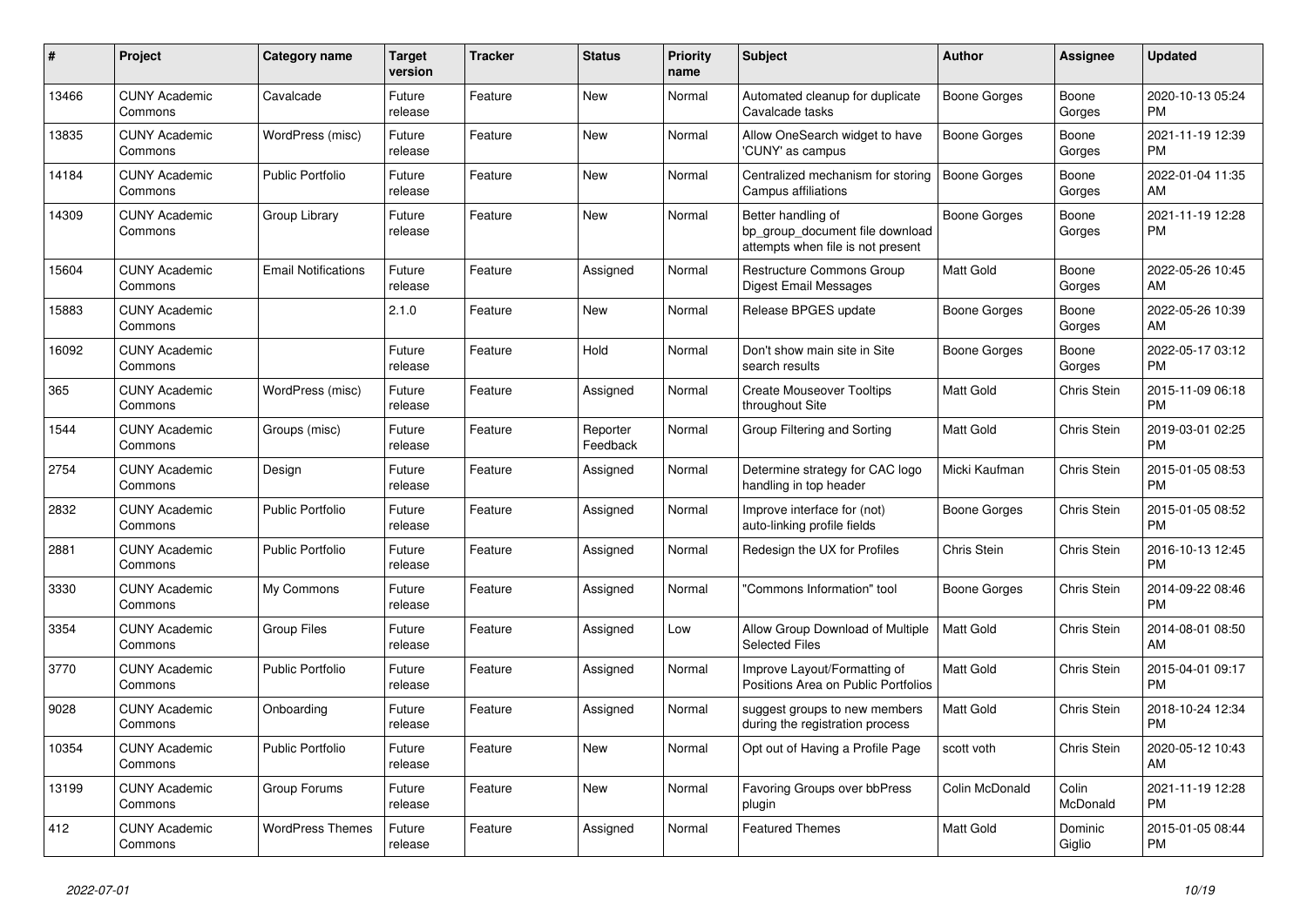| #     | Project                                                                 | <b>Category name</b>           | <b>Target</b><br>version | <b>Tracker</b> | <b>Status</b>        | <b>Priority</b><br>name | <b>Subject</b>                                                                        | Author                  | <b>Assignee</b>     | <b>Updated</b>                |
|-------|-------------------------------------------------------------------------|--------------------------------|--------------------------|----------------|----------------------|-------------------------|---------------------------------------------------------------------------------------|-------------------------|---------------------|-------------------------------|
| 940   | <b>CUNY Academic</b><br>Commons                                         | Redmine                        | Future<br>release        | Feature        | Assigned             | Low                     | Communication with users after<br>releases                                            | <b>Matt Gold</b>        | Dominic<br>Giglio   | 2012-09-09 04:36<br><b>PM</b> |
| 1983  | <b>CUNY Academic</b><br>Commons                                         | Home Page                      | Future<br>release        | Feature        | Assigned             | Low                     | Media Library integration with<br>Featured Content plugin                             | <b>Boone Gorges</b>     | Dominic<br>Giglio   | 2014-03-17 10:34<br>AM        |
| 12062 | AD/O365 Transition<br>from NonMatric to<br><b>Matriculated Students</b> |                                |                          | Feature        | In Progress          | Normal                  | create solution and console<br>project                                                | Emilio Rodriguez        | Emilio<br>Rodriguez | 2019-11-12 03:56<br><b>PM</b> |
| 13891 | <b>CUNY Academic</b><br>Commons                                         | Internal Tools and<br>Workflow | 2.1.0                    | Feature        | New                  | Normal                  | Migrate automated linting to<br>GitHub Actions                                        | Boone Gorges            | Jeremy Felt         | 2022-06-29 11:13<br>AM        |
| 15194 | <b>CUNY Academic</b><br>Commons                                         | Internal Tools and<br>Workflow | 2.1.0                    | Feature        | <b>New</b>           | Normal                  | PHPCS sniff for un-restored<br>switch_to_blog() calls                                 | Boone Gorges            | Jeremy Felt         | 2022-05-26 10:45<br>AM        |
| 11517 | <b>CUNY Academic</b><br>Commons                                         |                                | Not tracked              | Feature        | Assigned             | Normal                  | wp-accessibility plugin should not<br>strip 'target="_blank"' by default              | Boone Gorges            | Laurie Hurson       | 2019-09-24 09:57<br>AM        |
| 12446 | <b>CUNY Academic</b><br>Commons                                         | Groups (misc)                  | Future<br>release        | Feature        | Reporter<br>Feedback | Normal                  | Toggle default site to group forum<br>posting                                         | Laurie Hurson           | Laurie Hurson       | 2020-03-10 11:57<br>AM        |
| 5955  | <b>CUNY Academic</b><br>Commons                                         | Outreach                       | Future<br>release        | Feature        | Assigned             | Normal                  | Create auto-newsletter for<br>commons members                                         | Matt Gold               | Luke Waltzer        | 2016-08-30 10:34<br>AM        |
| 6078  | <b>CUNY Academic</b><br>Commons                                         | Blogs (BuddyPress)             | Future<br>release        | Feature        | <b>New</b>           | Normal                  | <b>Explore Adding Network Blog</b><br>Metadata Plugin                                 | Luke Waltzer            | Luke Waltzer        | 2016-10-11 10:29<br><b>PM</b> |
| 7828  | <b>CUNY Academic</b><br>Commons                                         |                                | Not tracked              | Feature        | Assigned             | Normal                  | Theme Assessment 2017                                                                 | Margaret Galvan         | Margaret<br>Galvan  | 2017-05-02 10:41<br><b>PM</b> |
| 8211  | <b>CUNY Academic</b><br>Commons                                         | <b>WordPress Themes</b>        | Future<br>release        | Feature        | <b>New</b>           | Normal                  | Theme Suggestions: Material<br>Design-Inspired Themes                                 | Margaret Galvan         | Margaret<br>Galvan  | 2017-08-07 02:48<br><b>PM</b> |
| 8837  | <b>CUNY Academic</b><br>Commons                                         |                                | Not tracked              | Feature        | Assigned             | Normal                  | Create a form to request info from<br>people requesting premium<br>themes and plugins | <b>Matt Gold</b>        | Marilyn<br>Weber    | 2017-11-14 03:35<br><b>PM</b> |
| 9420  | <b>CUNY Academic</b><br>Commons                                         | cuny.is                        | Not tracked              | Feature        | <b>New</b>           | Normal                  | Request for http://cuny.is/streams                                                    | Raffi<br>Khatchadourian | Marilyn<br>Weber    | 2018-04-02 10:08<br>AM        |
| 370   | <b>CUNY Academic</b><br>Commons                                         | Registration                   | Future<br>release        | Feature        | Assigned             | High                    | <b>Guest Accounts</b>                                                                 | Matt Gold               | Matt Gold           | 2015-04-09 09:33<br><b>PM</b> |
| 2573  | NYCDH Community<br>Site                                                 |                                |                          | Feature        | Reporter<br>Feedback | Normal                  | Add dh nyc twitter list feed to site                                                  | Mark Newton             | Matt Gold           | 2013-05-16 11:42<br><b>PM</b> |
| 3657  | <b>CUNY Academic</b><br>Commons                                         | WordPress (misc)               | Not tracked              | Feature        | New                  | Normal                  | Create alert for GC email<br>addresses                                                | <b>Matt Gold</b>        | Matt Gold           | 2016-04-14 11:29<br>PM        |
| 8498  | <b>CUNY Academic</b><br>Commons                                         | <b>WordPress Plugins</b>       | Future<br>release        | Feature        | New                  | Low                     | <b>Gravity Forms Email Users</b>                                                      | Raffi<br>Khatchadourian | <b>Matt Gold</b>    | 2017-10-13 12:58<br><b>PM</b> |
| 8898  | <b>CUNY Academic</b><br>Commons                                         | Social Paper                   | Not tracked              | Feature        | Assigned             | Normal                  | Usage data on docs and social<br>paper                                                | Matt Gold               | Matt Gold           | 2017-11-16 11:32<br>AM        |
| 8902  | <b>CUNY Academic</b><br>Commons                                         | Design                         | Not tracked              | Feature        | Assigned             | Normal                  | Report back on research on<br><b>BuddyPress themes</b>                                | Matt Gold               | Michael Smith       | 2017-11-10 12:31<br><b>PM</b> |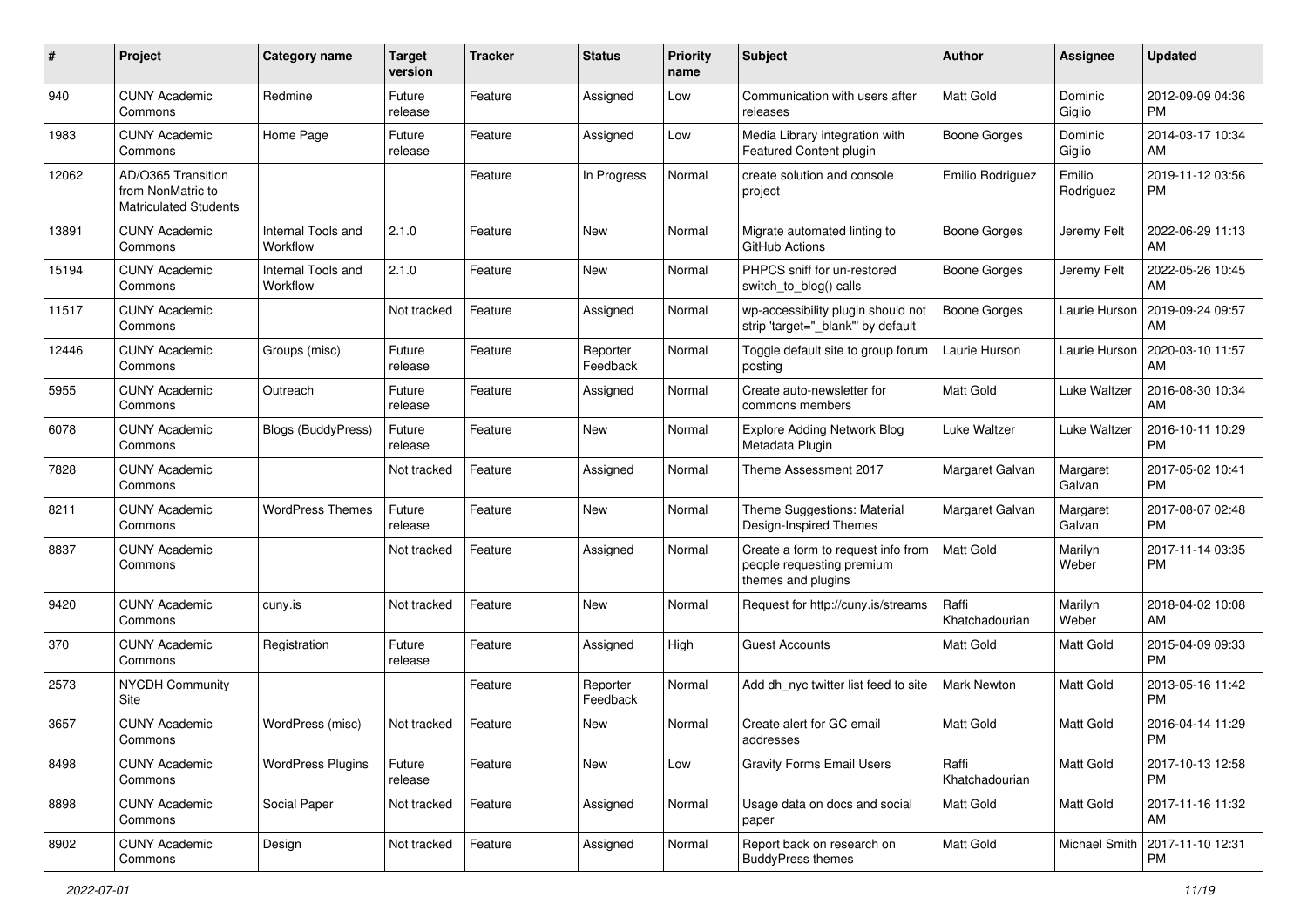| #     | Project                         | <b>Category name</b>       | <b>Target</b><br>version | Tracker | <b>Status</b>        | <b>Priority</b><br>name | Subject                                                                       | Author              | Assignee            | <b>Updated</b>                |
|-------|---------------------------------|----------------------------|--------------------------|---------|----------------------|-------------------------|-------------------------------------------------------------------------------|---------------------|---------------------|-------------------------------|
| 333   | <b>CUNY Academic</b><br>Commons | <b>Email Notifications</b> | Future<br>release        | Feature | Assigned             | Low                     | Delay Forum Notification Email<br>Delivery Until After Editing Period<br>Ends | <b>Matt Gold</b>    | Raymond<br>Hoh      | 2015-11-09 06:01<br><b>PM</b> |
| 1192  | <b>CUNY Academic</b><br>Commons | <b>Group Files</b>         | Future<br>release        | Feature | Assigned             | Low                     | When posting group files, allow<br>users to add a category without<br>saving  | <b>Matt Gold</b>    | Raymond<br>Hoh      | 2015-11-09 05:53<br><b>PM</b> |
| 2571  | <b>NYCDH Community</b><br>Site  |                            |                          | Feature | Assigned             | Normal                  | Add Google custom search box to<br>homepage                                   | <b>Mark Newton</b>  | Raymond<br>Hoh      | 2013-05-18 07:49<br><b>PM</b> |
| 2574  | <b>NYCDH Community</b><br>Site  |                            |                          | Feature | Assigned             | Normal                  | Add Way to Upload Files to<br>Groups                                          | <b>Mark Newton</b>  | Raymond<br>Hoh      | 2013-05-18 07:46<br><b>PM</b> |
| 3192  | <b>CUNY Academic</b><br>Commons | Group Forums               | Future<br>release        | Feature | Assigned             | Normal                  | Customizable forum views for<br>bbPress 2.x group forums                      | Boone Gorges        | Raymond<br>Hoh      | 2015-11-09 12:47<br><b>PM</b> |
| 3517  | <b>CUNY Academic</b><br>Commons | My Commons                 | Future<br>release        | Feature | Assigned             | Normal                  | Mute/Unmute My Commons<br>updates                                             | <b>Matt Gold</b>    | Raymond<br>Hoh      | 2015-11-09 01:19<br><b>PM</b> |
| 3536  | <b>CUNY Academic</b><br>Commons | My Commons                 | Future<br>release        | Feature | Assigned             | Normal                  | Infinite Scroll on My Commons<br>page                                         | <b>Matt Gold</b>    | Raymond<br>Hoh      | 2015-04-13 04:42<br><b>PM</b> |
| 3662  | <b>CUNY Academic</b><br>Commons | <b>SEO</b>                 | Future<br>release        | Feature | Assigned             | Normal                  | Duplicate Content/SEO/Google<br>issues                                        | Matt Gold           | Raymond<br>Hoh      | 2015-04-13 04:37<br><b>PM</b> |
| 5016  | <b>CUNY Academic</b><br>Commons | Events                     | Future<br>release        | Feature | Assigned             | Low                     | Allow comments to be posted on<br>events                                      | <b>Matt Gold</b>    | Raymond<br>Hoh      | 2019-03-01 02:23<br><b>PM</b> |
| 7115  | <b>CUNY Academic</b><br>Commons | Groups (misc)              | Future<br>release        | Feature | Reporter<br>Feedback | Normal                  | make licensing info clear during<br>group creation                            | <b>Matt Gold</b>    | Raymond<br>Hoh      | 2020-12-08 11:32<br>AM        |
| 8976  | <b>CUNY Academic</b><br>Commons | Reply By Email             | Not tracked              | Feature | Assigned             | Normal                  | Package RBE new topics posting?                                               | Matt Gold           | Raymond<br>Hoh      | 2017-12-04 02:34<br><b>PM</b> |
| 10659 | <b>CUNY Academic</b><br>Commons | Group Forums               | Future<br>release        | Feature | Assigned             | Normal                  | Post to multiple groups via email                                             | Matt Gold           | Raymond<br>Hoh      | 2018-11-15 12:54<br>AM        |
| 13358 | <b>CUNY Academic</b><br>Commons | Group Forums               | Future<br>release        | Feature | New                  | Normal                  | Improved UI for group forum<br>threading settings                             | <b>Boone Gorges</b> | Raymond<br>Hoh      | 2021-11-19 12:27<br><b>PM</b> |
| 497   | <b>CUNY Academic</b><br>Commons | <b>WordPress Plugins</b>   | Future<br>release        | Feature | Assigned             | Normal                  | Drag and Drop Ordering on<br>Gallery Post Plugin                              | <b>Matt Gold</b>    | Ron Rennick         | 2015-11-09 06:18<br><b>PM</b> |
| 308   | <b>CUNY Academic</b><br>Commons | Registration               | Future<br>release        | Feature | New                  | Normal                  | Group recommendations for<br>signup process                                   | <b>Boone Gorges</b> | Samantha<br>Raddatz | 2015-11-09 05:07<br><b>PM</b> |
| 310   | <b>CUNY Academic</b><br>Commons | BuddyPress (misc)          | Future<br>release        | Feature | Assigned             | Low                     | <b>Friend Request Email</b>                                                   | <b>Matt Gold</b>    | Samantha<br>Raddatz | 2015-11-09 05:08<br>PM        |
| 481   | <b>CUNY Academic</b><br>Commons | Groups (misc)              | Future<br>release        | Feature | Assigned             | Normal                  | ability to archive inactive groups<br>and blogs                               | Michael Mandiberg   | Samantha<br>Raddatz | 2015-11-09 05:56<br>PM        |
| 653   | <b>CUNY Academic</b><br>Commons | Group Blogs                | Future<br>release        | Feature | Assigned             | Normal                  | Redesign Integration of Groups<br>and Blogs                                   | Matt Gold           | Samantha<br>Raddatz | 2015-11-09 05:40<br>PM        |
| 1105  | <b>CUNY Academic</b><br>Commons | WordPress (misc)           | Future<br>release        | Feature | Assigned             | Normal                  | Rephrase Blog Privacy Options                                                 | Matt Gold           | Samantha<br>Raddatz | 2015-11-09 06:19<br><b>PM</b> |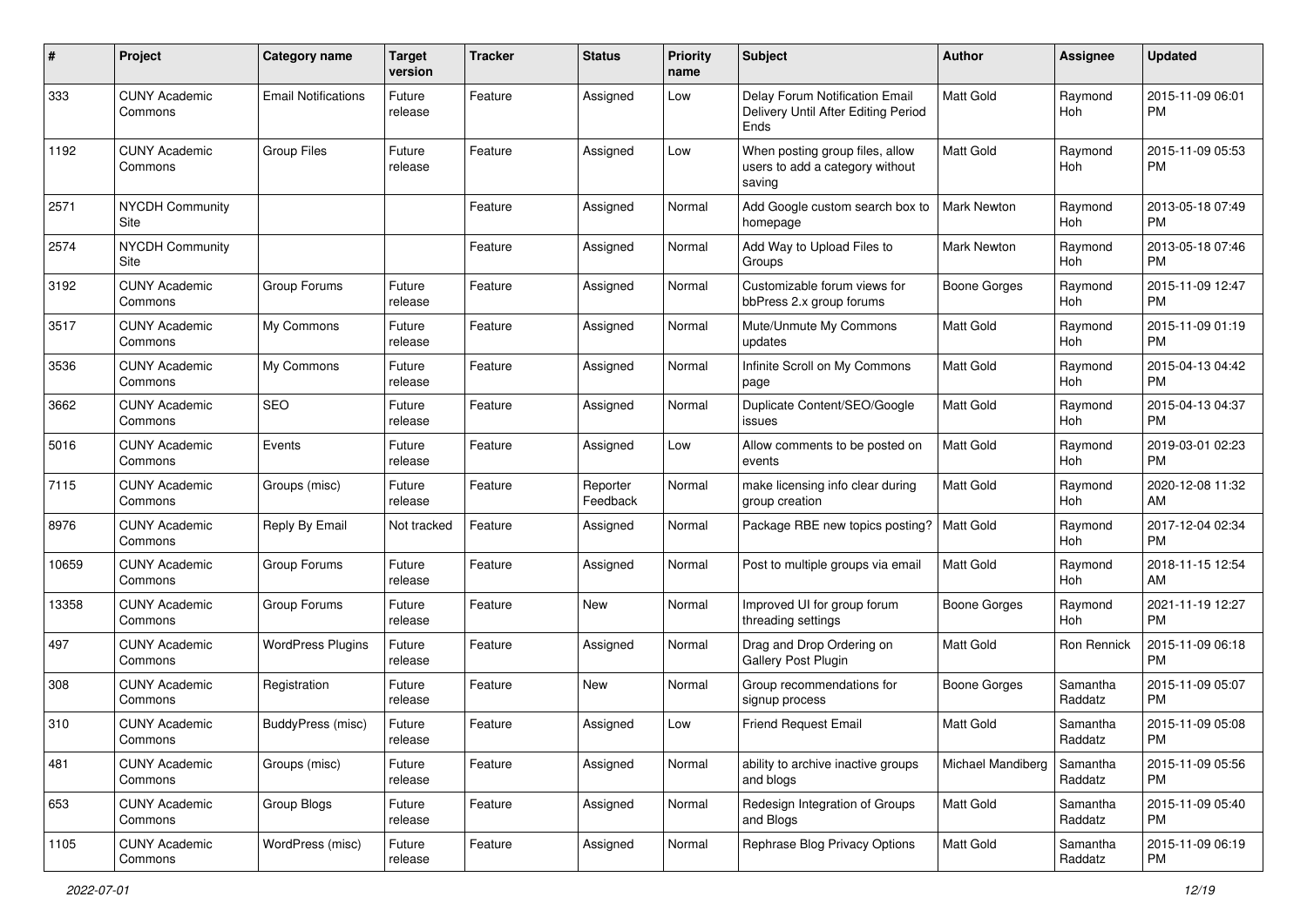| $\pmb{\#}$ | <b>Project</b>                  | Category name          | <b>Target</b><br>version | <b>Tracker</b> | <b>Status</b>        | <b>Priority</b><br>name | <b>Subject</b>                                                                                                                                        | <b>Author</b>    | Assignee            | <b>Updated</b>                |
|------------|---------------------------------|------------------------|--------------------------|----------------|----------------------|-------------------------|-------------------------------------------------------------------------------------------------------------------------------------------------------|------------------|---------------------|-------------------------------|
| 1456       | <b>CUNY Academic</b><br>Commons | Group Invitations      | Future<br>release        | Feature        | Reporter<br>Feedback | Low                     | Invite to Group Button from Profile<br>Field                                                                                                          | Matt Gold        | Samantha<br>Raddatz | 2015-11-09 05:59<br><b>PM</b> |
| 3458       | <b>CUNY Academic</b><br>Commons | Groups (misc)          | Future<br>release        | Feature        | Assigned             | Normal                  | Filter Members of Group by<br>Campus                                                                                                                  | Michael Smith    | Samantha<br>Raddatz | 2014-09-26 08:32<br><b>PM</b> |
| 3473       | <b>CUNY Academic</b><br>Commons | <b>User Experience</b> | Future<br>release        | Feature        | Assigned             | Normal                  | Commons profile: Add help info<br>about "Positions" replacing "title"                                                                                 | Keith Miyake     | Samantha<br>Raddatz | 2015-11-09 02:28<br><b>PM</b> |
| 5050       | <b>CUNY Academic</b><br>Commons | Social Paper           | Future<br>release        | Feature        | <b>New</b>           | Low                     | Making comments visible in SP<br>editing mode (SP suggestion #1)                                                                                      | Marilyn Weber    | Samantha<br>Raddatz | 2019-09-17 11:10<br><b>PM</b> |
| 5053       | <b>CUNY Academic</b><br>Commons | Social Paper           | Future<br>release        | Feature        | New                  | Low                     | Scrollable menu to add readers<br>(SP suggestion #4)                                                                                                  | Marilyn Weber    | Samantha<br>Raddatz | 2016-04-21 05:21<br><b>PM</b> |
| 5058       | <b>CUNY Academic</b><br>Commons | Social Paper           | Future<br>release        | Feature        | New                  | Low                     | Can there be a clearer signal that<br>even when comments have<br>already been made you add<br>comments by clicking on the side?<br>(SP suggestion #5) | Marilyn Weber    | Samantha<br>Raddatz | 2016-02-11 10:24<br><b>PM</b> |
| 5225       | <b>CUNY Academic</b><br>Commons | Registration           | Future<br>release        | Feature        | Assigned             | Normal                  | On-boarding Issues                                                                                                                                    | Luke Waltzer     | Samantha<br>Raddatz | 2016-02-12 02:58<br><b>PM</b> |
| 5397       | <b>CUNY Academic</b><br>Commons | Social Paper           | Future<br>release        | Feature        | <b>New</b>           | Normal                  | frustrating to have to<br>enable/disable in SP                                                                                                        | Marilyn Weber    | Samantha<br>Raddatz | 2016-04-20 03:39<br><b>PM</b> |
| 6115       | <b>CUNY Academic</b><br>Commons | Publicity              | Not tracked              | Feature        | Assigned             | Normal                  | create digital signage for GC                                                                                                                         | <b>Matt Gold</b> | scott voth          | 2016-10-11 10:09<br><b>PM</b> |
| 9908       | <b>CUNY Academic</b><br>Commons |                        | Not tracked              | Feature        | New                  | Normal                  | Is it possible to send email<br>updates to users (or an email<br>address not on the list) for only a<br>single page AFTER being<br>prompted?          | Michael Shields  | scott voth          | 2018-06-11 01:34<br><b>PM</b> |
| 14394      | <b>CUNY Academic</b><br>Commons |                        | Not tracked              | Feature        | New                  | Normal                  | Commons News Site - redesign                                                                                                                          | scott voth       | scott voth          | 2021-09-14 10:46<br>AM        |
| 14787      | <b>CUNY Academic</b><br>Commons | Plugin Packages        | Future<br>release        | Feature        | <b>New</b>           | Normal                  | Creating a "Design" plugin<br>package                                                                                                                 | Laurie Hurson    | scott voth          | 2022-04-27 04:56<br><b>PM</b> |
| 4635       | <b>CUNY Academic</b><br>Commons | Authentication         | Future<br>release        | Feature        | <b>New</b>           | Normal                  | Allow non-WP authentication                                                                                                                           | Boone Gorges     | Sonja Leix          | 2019-03-01 02:05<br><b>PM</b> |
| 11789      | <b>CUNY Academic</b><br>Commons | Courses                | Future<br>release        | Feature        | New                  | Normal                  | Ability to remove item from<br>Courses list                                                                                                           | Laurie Hurson    | Sonja Leix          | 2019-09-24 12:28<br><b>PM</b> |
| 11834      | <b>CUNY Academic</b><br>Commons | Group Files            | Future<br>release        | Feature        | New                  | Normal                  | Improved tools for managing<br>group file folders                                                                                                     | Boone Gorges     | Sonja Leix          | 2019-09-06 03:55<br><b>PM</b> |
| 5316       | <b>CUNY Academic</b><br>Commons | User Experience        | Future<br>release        | Feature        | Assigned             | Normal                  | Prompt user email address<br>updates                                                                                                                  | <b>Matt Gold</b> | Stephen Real        | 2016-12-21 03:30<br><b>PM</b> |
| 9643       | <b>CUNY Academic</b><br>Commons | Publicity              | Not tracked              | Feature        | New                  | Normal                  | Create a page on the Commons<br>for logos etc.                                                                                                        | Stephen Real     | Stephen Real        | 2018-04-24 10:53<br>AM        |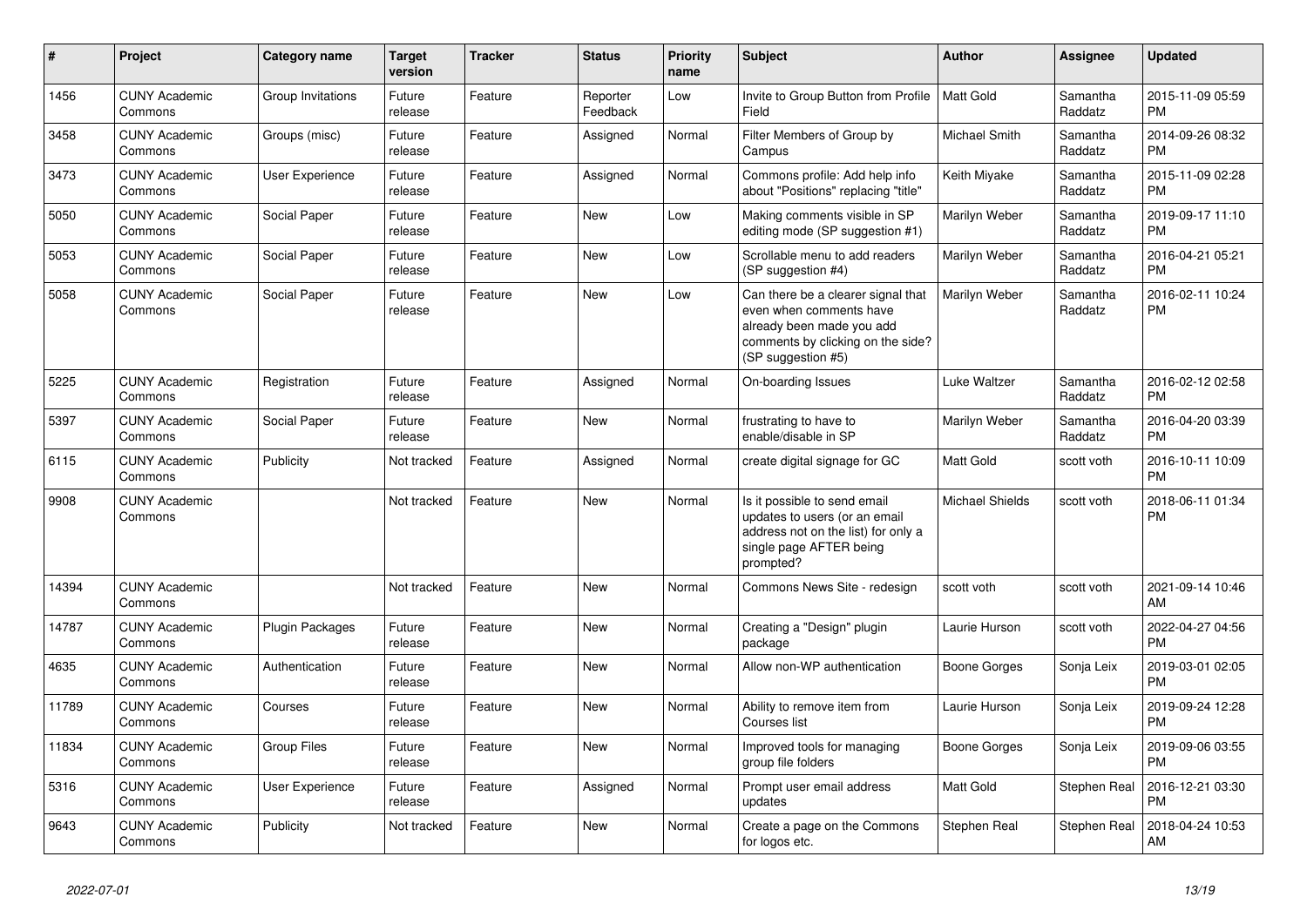| #     | <b>Project</b>                  | Category name             | Target<br>version | <b>Tracker</b> | <b>Status</b>        | <b>Priority</b><br>name | <b>Subject</b>                                                   | <b>Author</b>           | Assignee            | <b>Updated</b>                |
|-------|---------------------------------|---------------------------|-------------------|----------------|----------------------|-------------------------|------------------------------------------------------------------|-------------------------|---------------------|-------------------------------|
| 1423  | <b>CUNY Academic</b><br>Commons | BuddyPress (misc)         | Future<br>release | Feature        | Assigned             | Low                     | Show an avatar for pingback<br>comment activity items            | Boone Gorges            | Tahir Butt          | 2016-10-24 12:03<br><b>PM</b> |
| 3090  | <b>CUNY Academic</b><br>Commons | Twitter page              | Future<br>release | Feature        | Assigned             | Normal                  | Prevent Retweets from showing<br>up on Commons twitter page      | Matt Gold               | Tahir Butt          | 2016-10-24 11:31<br>AM        |
| 6426  | <b>CUNY Academic</b><br>Commons | Spam/Spam<br>Prevention   | Future<br>release | Feature        | Assigned             | Normal                  | Force captcha on all comments?                                   | Matt Gold               | Tahir Butt          | 2016-10-24 02:06<br><b>PM</b> |
| 5581  | <b>CUNY Academic</b><br>Commons | Analytics                 | Future<br>release | Feature        | Assigned             | Normal                  | <b>Explore alternatives to Google</b><br>Analytics               | <b>Matt Gold</b>        | Valerie<br>Townsend | 2020-04-17 03:12<br><b>PM</b> |
| 5679  | <b>CUNY Academic</b><br>Commons | Analytics                 | Not tracked       | Feature        | <b>New</b>           | Normal                  | Logged In Users for GA                                           | <b>Valerie Townsend</b> | Valerie<br>Townsend | 2016-06-11 09:49<br>AM.       |
| 10273 | <b>CUNY Academic</b><br>Commons | Registration              | Not tracked       | Support        | Reporter<br>Feedback | Normal                  | users combining CF and campus<br>address                         | Marilyn Weber           |                     | 2019-09-18 10:58<br><b>AM</b> |
| 10657 | <b>CUNY Academic</b><br>Commons |                           | Not tracked       | Support        | Reporter<br>Feedback | Normal                  | child theme problems                                             | Marilyn Weber           |                     | 2018-11-08 01:19<br><b>PM</b> |
| 10982 | <b>CUNY Academic</b><br>Commons | Domain Mapping            | Not tracked       | Support        | Reporter<br>Feedback | Normal                  | <b>CNAME</b> question                                            | scott voth              |                     | 2019-01-22 04:29<br><b>PM</b> |
| 11509 | <b>CUNY Academic</b><br>Commons |                           | Not tracked       | Support        | Reporter<br>Feedback | Normal                  | deleted Page causing a Menu<br>problem?                          | Marilyn Weber           |                     | 2019-06-04 09:54<br>AM        |
| 11519 | <b>CUNY Academic</b><br>Commons |                           | Not tracked       | Support        | Assigned             | Normal                  | comment option not appearing                                     | Marilyn Weber           |                     | 2019-09-24 10:28<br>AM        |
| 11771 | <b>CUNY Academic</b><br>Commons |                           | Not tracked       | Support        | Reporter<br>Feedback | Normal                  | post displays in sections                                        | Marilyn Weber           |                     | 2019-08-20 10:34<br>AM        |
| 11787 | <b>CUNY Academic</b><br>Commons |                           | Not tracked       | Support        | Reporter<br>Feedback | Normal                  | automated comments notifications<br>on ZenDesk                   | Marilyn Weber           |                     | 2019-08-26 06:18<br><b>PM</b> |
| 11788 | <b>CUNY Academic</b><br>Commons | <b>WordPress Plugins</b>  | Future<br>release | Support        | Reporter<br>Feedback | Normal                  | Plugin Request - Browse Aloud                                    | scott voth              |                     | 2019-09-24 08:42<br>AM        |
| 11848 | <b>CUNY Academic</b><br>Commons |                           | Not tracked       | Support        | Hold                 | Normal                  | a Dean of Faculty wants to share<br>a large file                 | Marilyn Weber           |                     | 2019-09-24 08:44<br>AM        |
| 12328 | <b>CUNY Academic</b><br>Commons |                           | Not tracked       | Support        | New                  | Normal                  | Sign up Code for Non-CUNY<br>Faculty                             | Laurie Hurson           |                     | 2020-01-28 10:25<br>AM        |
| 12350 | <b>CUNY Academic</b><br>Commons | <b>Blogs (BuddyPress)</b> | Not tracked       | Support        | Reporter<br>Feedback | Normal                  | URL creation problem                                             | Marilyn Weber           |                     | 2020-02-03 11:27<br><b>AM</b> |
| 12352 | <b>CUNY Academic</b><br>Commons |                           | Not tracked       | Support        | New                  | Normal                  | "posts list" page builder block<br>option                        | Marilyn Weber           |                     | 2020-02-03 01:29<br><b>PM</b> |
| 13034 | <b>CUNY Academic</b><br>Commons |                           | Not tracked       | Support        | Reporter<br>Feedback | Normal                  | a site is asking people to join the<br>Commons to get a download | Marilyn Weber           |                     | 2020-07-12 07:23<br>AM        |
| 13255 | <b>CUNY Academic</b><br>Commons |                           | Not tracked       | Support        | Reporter<br>Feedback | Normal                  | Accessibility problems                                           | Marilyn Weber           |                     | 2020-09-01 05:48<br>PM        |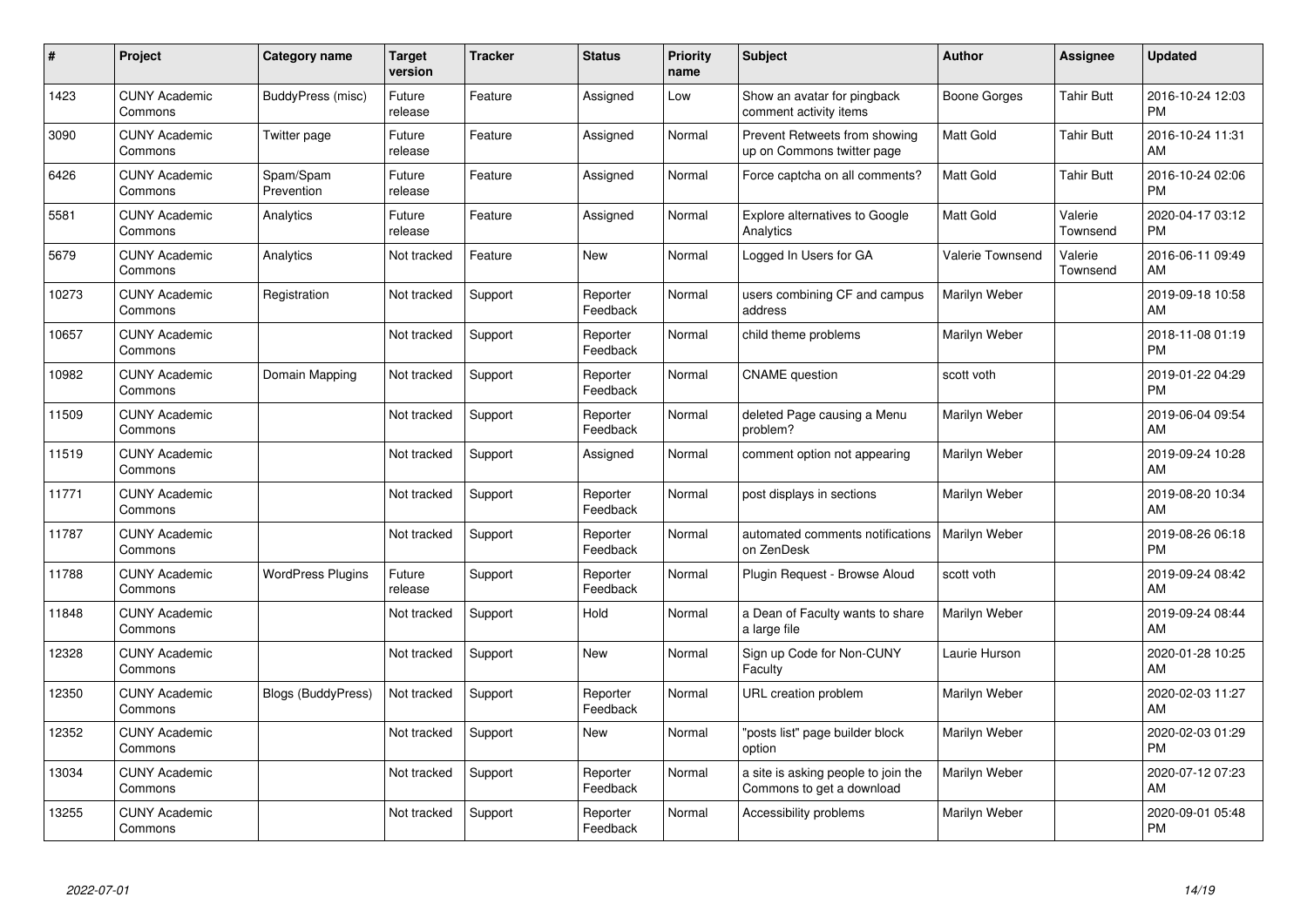| #     | Project                         | <b>Category name</b>    | <b>Target</b><br>version | <b>Tracker</b> | <b>Status</b>        | <b>Priority</b><br>name | <b>Subject</b>                                                    | <b>Author</b> | <b>Assignee</b> | <b>Updated</b>                |
|-------|---------------------------------|-------------------------|--------------------------|----------------|----------------------|-------------------------|-------------------------------------------------------------------|---------------|-----------------|-------------------------------|
| 13975 | <b>CUNY Academic</b><br>Commons | Social Paper            | Not tracked              | Support        | Reporter<br>Feedback | Normal                  | can't approve comments on Social<br>Paper paper                   | Marilyn Weber |                 | 2021-02-12 09:33<br>AM        |
| 14074 | <b>CUNY Academic</b><br>Commons | WordPress (misc)        | Not tracked              | Support        | Reporter<br>Feedback | Normal                  | page password protection problem                                  | Marilyn Weber |                 | 2021-03-02 11:03<br>AM        |
| 14398 | <b>CUNY Academic</b><br>Commons |                         | Not tracked              | Support        | Reporter<br>Feedback | Normal                  | Events plug-in notification problem                               | Marilyn Weber |                 | 2021-05-11 11:21<br>AM        |
| 14538 | <b>CUNY Academic</b><br>Commons |                         | Not tracked              | Support        | Reporter<br>Feedback | Normal                  | <b>Weebly To Commons</b>                                          | Laurie Hurson |                 | 2021-09-14 10:47<br>AM        |
| 14784 | <b>CUNY Academic</b><br>Commons |                         |                          | Support        | Reporter<br>Feedback | Normal                  | User report of logo problem when<br>using Customizer theme        | Marilyn Weber |                 | 2021-09-17 10:25<br>AM        |
| 14842 | <b>CUNY Academic</b><br>Commons |                         | Not tracked              | Support        | Reporter<br>Feedback | Normal                  | Question about widgets and block<br>editor                        | Gina Cherry   |                 | 2021-10-06 03:01<br><b>PM</b> |
| 14900 | <b>CUNY Academic</b><br>Commons |                         | Not tracked              | Support        | Reporter<br>Feedback | Normal                  | previous theme?                                                   | Marilyn Weber |                 | 2021-10-25 10:31<br>AM        |
| 14911 | <b>CUNY Academic</b><br>Commons | <b>WordPress Themes</b> | Not tracked              | Support        | <b>New</b>           | Normal                  | Twentytwentyone theme                                             | Marilyn Weber |                 | 2021-10-28 10:37<br>AM        |
| 15045 | <b>CUNY Academic</b><br>Commons |                         |                          | Support        | New                  | Normal                  | no result for KCeL in the search<br>box on the commons            | Marilyn Weber |                 | 2021-12-10 11:29<br>AM        |
| 15169 | <b>CUNY Academic</b><br>Commons |                         | 2.0.3                    | Support        | Reporter<br>Feedback | Normal                  | new Prelude website zipfiles for<br>custom theme and other files. | Marilyn Weber |                 | 2022-06-29 11:32<br>AM        |
| 15176 | <b>CUNY Academic</b><br>Commons |                         | Not tracked              | Support        | Reporter<br>Feedback | Normal                  | Archiving Q Writing & Old<br>Wordpress Sites on the Commons       | Laurie Hurson |                 | 2022-02-08 10:28<br>AM        |
| 15260 | <b>CUNY Academic</b><br>Commons |                         |                          | Support        | Reporter<br>Feedback | Normal                  | Diacritical markings   European<br><b>Stages</b>                  | Marilyn Weber |                 | 2022-02-04 08:16<br>AM        |
| 15370 | <b>CUNY Academic</b><br>Commons |                         |                          | Support        | Reporter<br>Feedback | Normal                  | All-in-One Event Calendar?                                        | Marilyn Weber |                 | 2022-02-17 11:03<br>AM        |
| 15565 | <b>CUNY Academic</b><br>Commons |                         |                          | Support        | New                  | Normal                  | Events - send updates to an email<br>listserv                     | Marilyn Weber |                 | 2022-03-10 01:06<br><b>PM</b> |
| 15655 | <b>CUNY Academic</b><br>Commons |                         | 2.0.3                    | Support        | Reporter<br>Feedback | Normal                  | Event Aggregator plugin?                                          | Marilyn Weber |                 | 2022-06-29 11:32<br>AM        |
| 15685 | <b>CUNY Academic</b><br>Commons |                         |                          | Support        | New                  | High                    | problem with chrome?                                              | Marilyn Weber |                 | 2022-04-25 03:40<br><b>PM</b> |
| 15816 | <b>CUNY Academic</b><br>Commons |                         | Not tracked              | Support        | New                  | Normal                  | slow loading at SPS                                               | Marilyn Weber |                 | 2022-04-05 01:26<br><b>PM</b> |
| 16099 | <b>CUNY Academic</b><br>Commons |                         |                          | Support        | Reporter<br>Feedback | Normal                  | request for Newsletter Glue                                       | Marilyn Weber |                 | 2022-05-13 12:14<br><b>PM</b> |
| 9207  | <b>CUNY Academic</b><br>Commons |                         | Future<br>release        | Support        | Reporter<br>Feedback | Normal                  | display dashboards made in<br>Tableau?                            | Marilyn Weber | Boone<br>Gorges | 2018-04-10 10:42<br>AM        |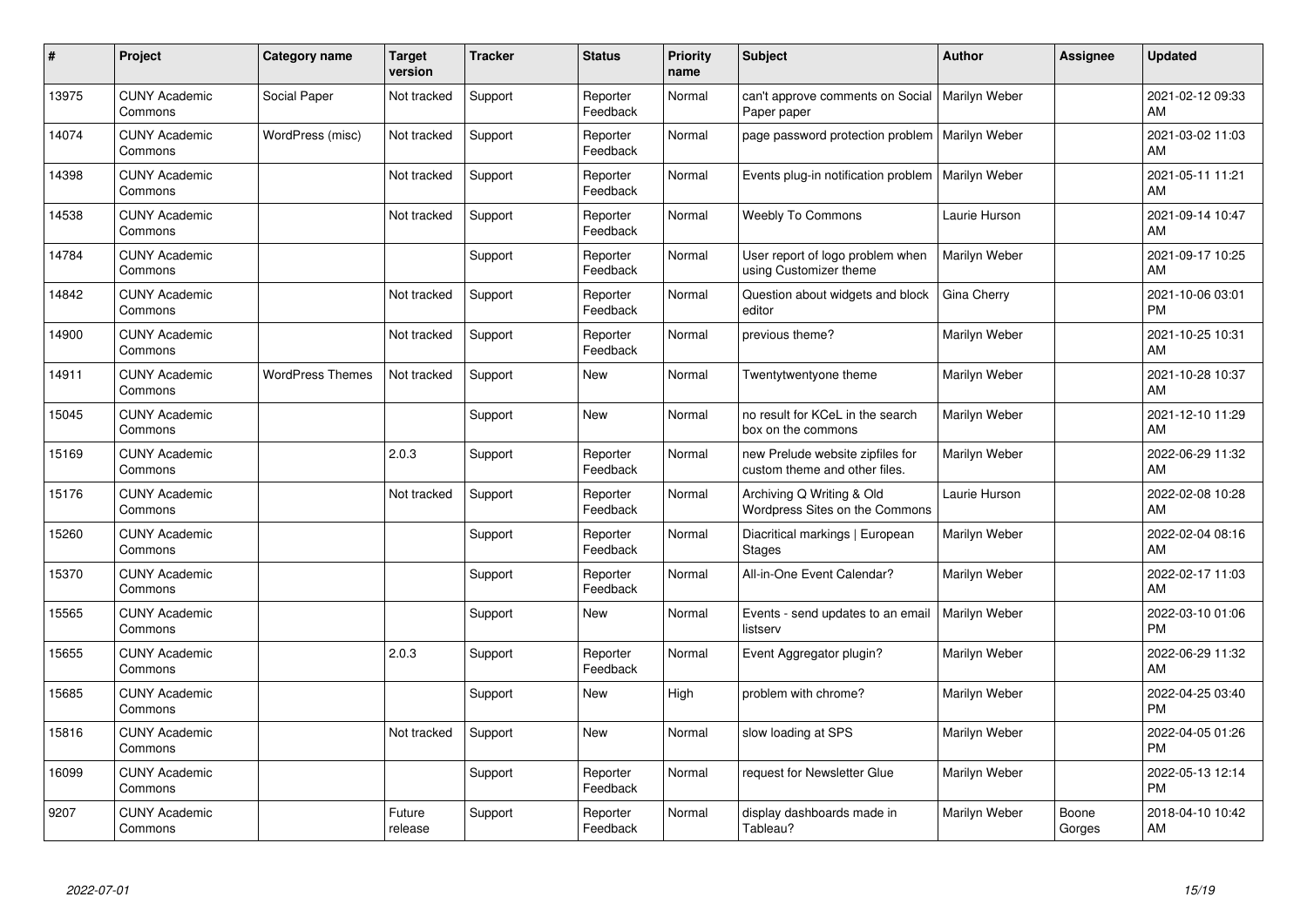| #     | Project                         | <b>Category name</b>     | Target<br>version | <b>Tracker</b> | <b>Status</b>        | Priority<br>name | <b>Subject</b>                                                    | <b>Author</b>         | <b>Assignee</b>  | <b>Updated</b>                |
|-------|---------------------------------|--------------------------|-------------------|----------------|----------------------|------------------|-------------------------------------------------------------------|-----------------------|------------------|-------------------------------|
| 9211  | <b>CUNY Academic</b><br>Commons | <b>WordPress Plugins</b> | Future<br>release | Support        | Reporter<br>Feedback | Normal           | Auto-Role Setting in Forum Plugin<br>Causing Some Confusion       | Luke Waltzer          | Boone<br>Gorges  | 2018-03-13 11:44<br><b>AM</b> |
| 9941  | <b>CUNY Academic</b><br>Commons | Wiki                     | Not tracked       | Support        | Assigned             | Normal           | Wiki functionality                                                | <b>Matt Gold</b>      | Boone<br>Gorges  | 2018-06-26 10:57<br>AM        |
| 11386 | <b>CUNY Academic</b><br>Commons | WordPress - Media        | Not tracked       | Support        | Reporter<br>Feedback | Normal           | disappearing images                                               | scott voth            | Boone<br>Gorges  | 2019-05-14 10:32<br>AM        |
| 11449 | <b>CUNY Academic</b><br>Commons | WordPress - Media        | Not tracked       | Support        | Reporter<br>Feedback | Normal           | Cloning Media Library for JITP<br>from Staging to Production Site | <b>Patrick DeDauw</b> | Boone<br>Gorges  | 2019-05-13 12:00<br><b>PM</b> |
| 11496 | <b>CUNY Academic</b><br>Commons | <b>Public Portfolio</b>  | 1.15.2            | Support        | <b>New</b>           | Normal           | Replace Twitter Icon on Member<br>Portfolio page                  | scott voth            | Boone<br>Gorges  | 2019-06-06 01:03<br><b>PM</b> |
| 15767 | <b>CUNY Academic</b><br>Commons | WordPress (misc)         |                   | Support        | <b>New</b>           | Normal           | Site loading slowly                                               | scott voth            | Boone<br>Gorges  | 2022-04-04 08:56<br><b>PM</b> |
| 12382 | <b>CUNY Academic</b><br>Commons | Membership               | Not tracked       | Support        | <b>New</b>           | Normal           | Email request change                                              | Marilyn Weber         | Marilyn<br>Weber | 2020-02-06 12:56<br><b>PM</b> |
| 2175  | <b>CUNY Academic</b><br>Commons | WordPress (misc)         | Not tracked       | Support        | Assigned             | Normal           | Subscibe 2 vs. Jetpack<br>subscription options                    | local admin           | Matt Gold        | 2016-01-26 04:58<br><b>PM</b> |
| 8607  | <b>CUNY Academic</b><br>Commons |                          | Not tracked       | Support        | New                  | Normal           | Paypal?                                                           | Marilyn Weber         | Matt Gold        | 2018-05-15 01:37<br><b>PM</b> |
| 10839 | <b>CUNY Academic</b><br>Commons | About page               | Not tracked       | Support        | <b>New</b>           | Normal           | <b>Mission Statement Needs</b><br>Revision                        | scott voth            | Matt Gold        | 2018-12-26 10:58<br>AM        |
| 11493 | <b>CUNY Academic</b><br>Commons | Domain Mapping           | Not tracked       | Support        | Reporter<br>Feedback | Normal           | Domain Mapping Request - Talia<br>Schaffer                        | scott voth            | Matt Gold        | 2019-08-06 08:39<br>AM        |
| 11545 | <b>CUNY Academic</b><br>Commons | <b>WordPress Plugins</b> | Not tracked       | Support        | New                  | Normal           | <b>Twitter searches in WordPress</b>                              | Gina Cherry           | Matt Gold        | 2019-09-23 01:03<br><b>PM</b> |
| 12484 | <b>CUNY Academic</b><br>Commons |                          | Not tracked       | Support        | Reporter<br>Feedback | Normal           | Sign up Code for COIL Course<br>starting in March                 | Laurie Hurson         | Matt Gold        | 2020-03-02 02:26<br><b>PM</b> |
| 3492  | <b>CUNY Academic</b><br>Commons | <b>WordPress Themes</b>  | Future<br>release | Support        | Assigned             | Normal           | Add CBOX theme to the<br>Commons                                  | scott voth            | Raymond<br>Hoh   | 2014-10-08 05:55<br><b>PM</b> |
| 9729  | <b>CUNY Academic</b><br>Commons | <b>SEO</b>               | Not tracked       | Support        | New                  | Normal           | 503 Errors showing on<br>newlaborforum.cuny.edu                   | Diane Krauthamer      | Raymond<br>Hoh   | 2018-05-22 04:48<br><b>PM</b> |
| 11149 | <b>CUNY Academic</b><br>Commons |                          | Not tracked       | Support        | Reporter<br>Feedback | Normal           | comments getting blocked                                          | Marilyn Weber         | Raymond<br>Hoh   | 2019-03-26 11:40<br>AM        |
| 11624 | <b>CUNY Academic</b><br>Commons | WordPress (misc)         | Not tracked       | Support        | New                  | Normal           | Change pages into posts or swap<br>database for a Commons site?   | Stephen Klein         | Raymond<br>Hoh   | 2019-07-09 11:04<br><b>AM</b> |
| 12004 | <b>CUNY Academic</b><br>Commons |                          | Not tracked       | Support        | Reporter<br>Feedback | Normal           | Notifications for spam blog<br>comments                           | Gina Cherry           | Raymond<br>Hoh   | 2019-11-01 12:05<br><b>PM</b> |
| 12741 | <b>CUNY Academic</b><br>Commons | <b>WordPress Plugins</b> | Not tracked       | Support        | Reporter<br>Feedback | Normal           | Tableau Public Viz Block                                          | Marilyn Weber         | Raymond<br>Hoh   | 2020-05-12 11:00<br>AM        |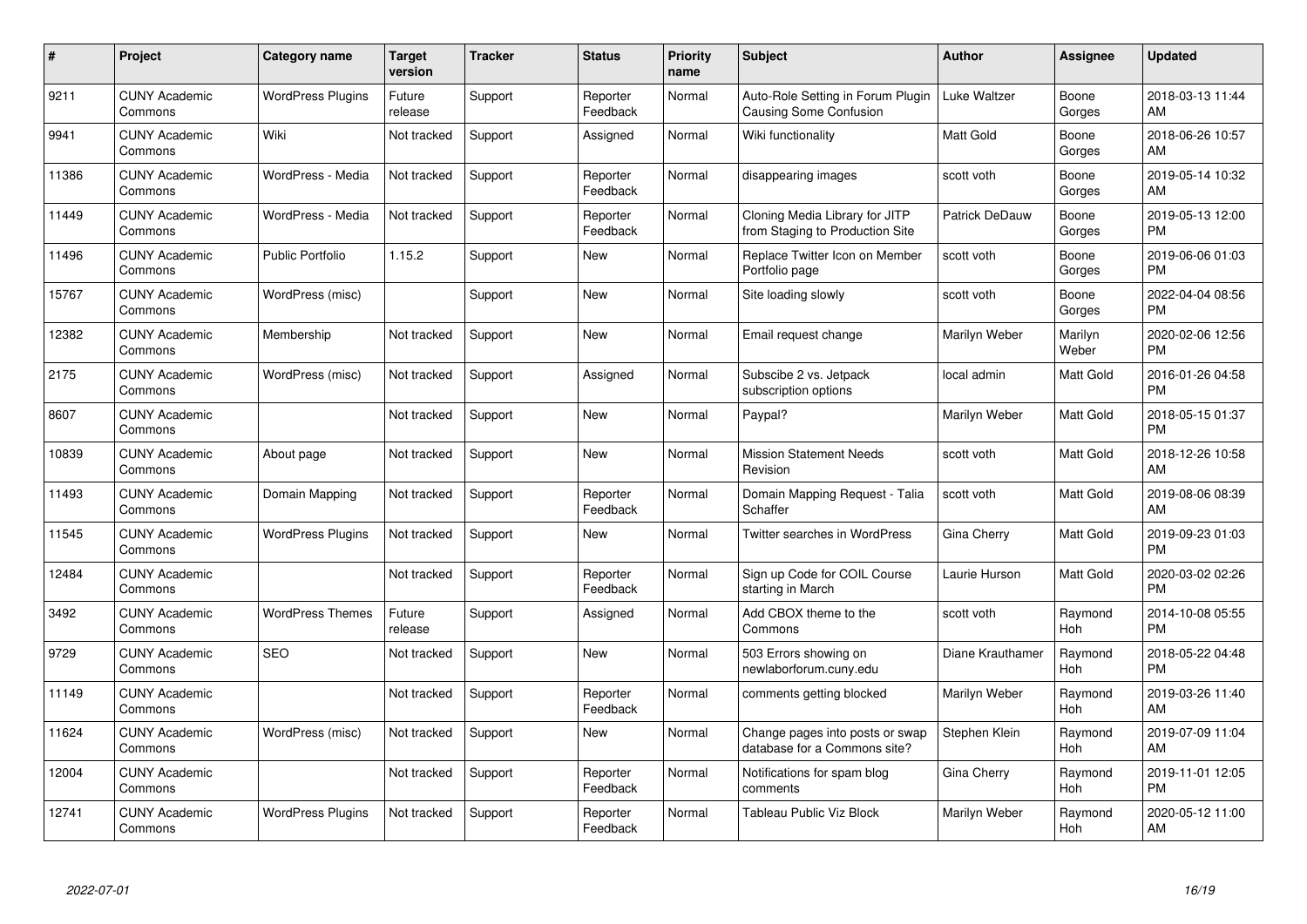| #     | Project                         | <b>Category name</b>     | <b>Target</b><br>version | <b>Tracker</b> | <b>Status</b>        | Priority<br>name | <b>Subject</b>                                                                                   | <b>Author</b>    | Assignee            | <b>Updated</b>                |
|-------|---------------------------------|--------------------------|--------------------------|----------------|----------------------|------------------|--------------------------------------------------------------------------------------------------|------------------|---------------------|-------------------------------|
| 13286 | <b>CUNY Academic</b><br>Commons |                          | Not tracked              | Support        | New                  | Normal           | problem connecting with<br>WordPress app                                                         | Marilyn Weber    | Raymond<br>Hoh      | 2020-09-08 11:16<br>AM        |
| 13946 | <b>CUNY Academic</b><br>Commons | <b>WordPress Plugins</b> | 2.1.0                    | Support        | Assigned             | Normal           | <b>Custom Embed handler For</b><br>OneDrive files                                                | scott voth       | Raymond<br>Hoh      | 2022-05-26 10:46<br>AM        |
| 14983 | <b>CUNY Academic</b><br>Commons | WordPress (misc)         | Not tracked              | Support        | Reporter<br>Feedback | Normal           | "Read More" tag not working                                                                      | Rebecca Krisel   | Raymond<br>Hoh      | 2021-11-23 01:17<br><b>PM</b> |
| 14994 | <b>CUNY Academic</b><br>Commons | cdev.gc.cuny.edu         | Not tracked              | Support        | In Progress          | Normal           | Clear Cache on CDEV                                                                              | scott voth       | Raymond<br>Hoh      | 2021-12-07 03:51<br><b>PM</b> |
| 16110 | <b>CUNY Academic</b><br>Commons |                          |                          | Support        | Reporter<br>Feedback | Normal           | remove Creative Commons<br>license from pages?                                                   | Marilyn Weber    | Raymond<br>Hoh      | 2022-05-17 06:11<br><b>PM</b> |
| 4986  | <b>CUNY Academic</b><br>Commons | ZenDesk                  | Not tracked              | Support        | Assigned             | Normal           | Prepare documentation for<br>Zendesk re web widget                                               | <b>Matt Gold</b> | Samantha<br>Raddatz | 2016-02-25 03:09<br><b>PM</b> |
| 5826  | <b>CUNY Academic</b><br>Commons | <b>WordPress Plugins</b> | Future<br>release        | Support        | Reporter<br>Feedback | Normal           | <b>Remove Subscription Options</b><br>plugin from directory                                      | Sarah Morgano    | Sarah<br>Morgano    | 2016-10-21 04:14<br><b>PM</b> |
| 636   | <b>CUNY Academic</b><br>Commons | WordPress (misc)         | Not tracked              | Support        | Assigned             | Normal           | Create Lynda.com-like Table of<br><b>Contents for Prospective Tutorial</b><br><b>Screencasts</b> | <b>Matt Gold</b> | scott voth          | 2016-02-23 03:12<br><b>PM</b> |
| 11883 | <b>CUNY Academic</b><br>Commons | Help/Codex               | Not tracked              | Support        | <b>New</b>           | Normal           | Need Embedding Help Page<br>Update (Tableau)                                                     | Anthony Wheeler  | scott voth          | 2019-09-24 08:49<br>AM        |
| 12247 | <b>CUNY Academic</b><br>Commons | Publicity                | Not tracked              | Support        | <b>New</b>           | Normal           | <b>Screenshot of First Commons</b><br>Homepage                                                   | scott voth       | scott voth          | 2020-01-14 12:08<br><b>PM</b> |
| 4070  | <b>CUNY Academic</b><br>Commons | Analytics                | Not tracked              | Support        | Assigned             | Normal           | Request for JITP site analytics                                                                  | Matt Gold        | Seth Persons        | 2016-02-23 03:09<br><b>PM</b> |
| 8666  | <b>CUNY Academic</b><br>Commons | Teaching                 | Not tracked              | Documentation  | Assigned             | Normal           | Create Teaching on the Commons<br>Resource Page                                                  | l Matt Gold      | Laurie Hurson       | 2019-09-23 03:16<br><b>PM</b> |
| 2666  | <b>CUNY Academic</b><br>Commons | About page               | Not tracked              | Documentation  | Assigned             | Normal           | <b>Update About Text</b>                                                                         | Chris Stein      | Luke Waltzer        | 2016-03-04 11:19<br>AM        |
| 12392 | <b>CUNY Academic</b><br>Commons | Help/Codex               | Not tracked              | Documentation  | New                  | Normal           | <b>Updates to Common Commons</b><br>Questions on Help Page                                       | scott voth       | Margaret<br>Galvan  | 2020-02-11 10:53<br>AM        |
| 3524  | <b>CUNY Academic</b><br>Commons | Documentation            | Not tracked              | Documentation  | Assigned             | Normal           | Post describing all you can do<br>when starting up a new blog/group                              | Matt Gold        | scott voth          | 2014-10-04 12:56<br><b>PM</b> |
| 3565  | <b>CUNY Academic</b><br>Commons | My Commons               | Not tracked              | Documentation  | New                  | Normal           | Load Newest inconsistencies                                                                      | Chris Stein      | scott voth          | 2015-11-09 01:16<br><b>PM</b> |
| 9015  | <b>CUNY Academic</b><br>Commons | Groups (misc)            | Not tracked              | Outreach       | Assigned             | Normal           | Email group admins the email<br>addresses of their groups                                        | <b>Matt Gold</b> | Matt Gold           | 2018-01-02 09:54<br>AM        |
| 3369  | <b>CUNY Academic</b><br>Commons | Reply By Email           | Not tracked              | Outreach       | Hold                 | Normal           | Release reply by email to WP<br>plugin directory                                                 | <b>Matt Gold</b> | Raymond<br>Hoh      | 2016-03-01 12:46<br><b>PM</b> |
| 6014  | <b>CUNY Academic</b><br>Commons | Publicity                | Future<br>release        | Publicity      | Reporter<br>Feedback | Normal           | Google search listing                                                                            | <b>Matt Gold</b> | Boone<br>Gorges     | 2016-09-21 03:48<br><b>PM</b> |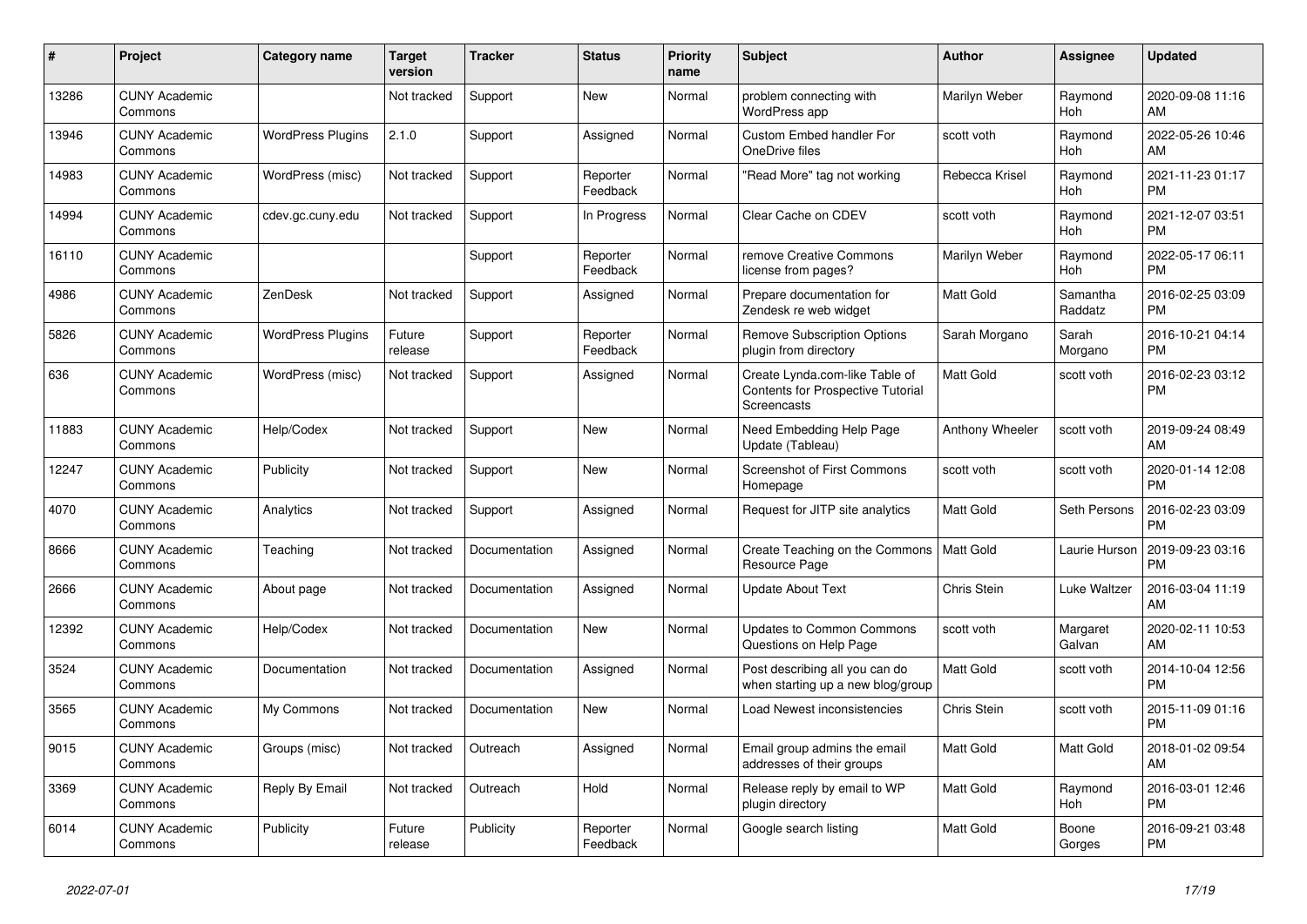| #     | Project                         | <b>Category name</b> | <b>Target</b><br>version | <b>Tracker</b> | <b>Status</b>        | <b>Priority</b><br>name | <b>Subject</b>                                                                       | <b>Author</b>           | Assignee            | <b>Updated</b>                |
|-------|---------------------------------|----------------------|--------------------------|----------------|----------------------|-------------------------|--------------------------------------------------------------------------------------|-------------------------|---------------------|-------------------------------|
| 14504 | <b>CUNY Academic</b><br>Commons |                      | Not tracked              | Publicity      | Reporter<br>Feedback | Normal                  | Adding showcases to home page<br>menu                                                | Laurie Hurson           | Boone<br>Gorges     | 2022-01-19 03:26<br><b>PM</b> |
| 14475 | <b>CUNY Academic</b><br>Commons |                      | Not tracked              | Publicity      | <b>New</b>           | Normal                  | OER Showcase Page                                                                    | Laurie Hurson           | Laurie Hurson       | 2021-09-14 10:46<br>AM        |
| 3509  | <b>CUNY Academic</b><br>Commons | Publicity            | 1.7                      | Publicity      | <b>New</b>           | Normal                  | Create 1.7 digital signage imagery                                                   | Micki Kaufman           | Marilyn<br>Weber    | 2014-10-01 12:40<br><b>PM</b> |
| 3506  | <b>CUNY Academic</b><br>Commons | Publicity            | 1.7                      | Publicity      | <b>New</b>           | Normal                  | Prepare 1.7 email messaging                                                          | Micki Kaufman           | Micki<br>Kaufman    | 2014-10-01 12:36<br><b>PM</b> |
| 11393 | <b>CUNY Academic</b><br>Commons |                      | Not tracked              | Publicity      | <b>New</b>           | Normal                  | After 1.15 release, ceate a hero<br>slide and post about adding a site<br>to a group | scott voth              | Patrick<br>Sweeney  | 2019-05-14 10:32<br>AM        |
| 5298  | <b>CUNY Academic</b><br>Commons |                      | Not tracked              | Publicity      | <b>New</b>           | Normal                  | Survey Pop-Up Text                                                                   | Samantha Raddatz        | Samantha<br>Raddatz | 2016-03-22 12:27<br><b>PM</b> |
| 2612  | <b>CUNY Academic</b><br>Commons |                      | Not tracked              | Publicity      | Assigned             | Normal                  | Pinterest site for the Commons                                                       | local admin             | Sarah<br>Morgano    | 2016-03-04 11:19<br>AM        |
| 3510  | <b>CUNY Academic</b><br>Commons | Publicity            | 1.7                      | Publicity      | Assigned             | Normal                  | Post on the News Blog re: 'My<br>Commons'                                            | Micki Kaufman           | Sarah<br>Morgano    | 2014-10-15 11:18<br>AM        |
| 3511  | <b>CUNY Academic</b><br>Commons | Publicity            | 1.7                      | Publicity      | Assigned             | Normal                  | Social media for 1.7                                                                 | Micki Kaufman           | Sarah<br>Morgano    | 2014-10-14 03:32<br><b>PM</b> |
| 6665  | <b>CUNY Academic</b><br>Commons |                      | Not tracked              | Publicity      | <b>New</b>           | Normal                  | Dead Link in 1.10 announcement<br>post                                               | Paige Dupont            | <b>Stephen Real</b> | 2016-12-01 03:11<br><b>PM</b> |
| 11843 | <b>CUNY Academic</b><br>Commons | WordPress (misc)     | Future<br>release        | Design/UX      | <b>New</b>           | Normal                  | Tweaking the Gutenberg Editor<br>Interface                                           | Laurie Hurson           |                     | 2022-04-26 12:00<br><b>PM</b> |
| 4592  | <b>CUNY Academic</b><br>Commons | Events               | Future<br>release        | Design/UX      | New                  | Normal                  | Event Creation - Venue Dropdown<br>Slow                                              | Samantha Raddatz        | Boone<br>Gorges     | 2015-09-14 04:56<br><b>PM</b> |
| 4903  | <b>CUNY Academic</b><br>Commons | Events               | Future<br>release        | Design/UX      | Assigned             | Normal                  | Improving visual appearance of<br>event calendars                                    | <b>Matt Gold</b>        | Boone<br>Gorges     | 2016-10-13 11:51<br>AM        |
| 5182  | <b>CUNY Academic</b><br>Commons | Social Paper         | Future<br>release        | Design/UX      | <b>New</b>           | Normal                  | "Publishing" a private paper on<br>social paper?                                     | Raffi<br>Khatchadourian | Boone<br>Gorges     | 2016-10-13 04:12<br><b>PM</b> |
| 15210 | <b>CUNY Academic</b><br>Commons | Analytics            | Not tracked              | Design/UX      | <b>New</b>           | Normal                  | Google Analytics improvements                                                        | Colin McDonald          | Boone<br>Gorges     | 2022-05-24 10:47<br>AM        |
| 860   | <b>CUNY Academic</b><br>Commons | Design               | Future<br>release        | Design/UX      | Assigned             | Normal                  | <b>Standardize Button Treatment</b><br><b>Across the Commons</b>                     | Chris Stein             | Chris Stein         | 2014-05-01 09:45<br>AM        |
| 3059  | <b>CUNY Academic</b><br>Commons | Group Forums         | Future<br>release        | Design/UX      | <b>New</b>           | Normal                  | Forum Post Permissable Content<br><b>Explanatory Text</b>                            | Chris Stein             | Chris Stein         | 2015-04-02 11:27<br>AM        |
| 6298  | <b>CUNY Academic</b><br>Commons | User Experience      | Not tracked              | Design/UX      | Assigned             | Normal                  | Examine data from survey                                                             | <b>Matt Gold</b>        | Margaret<br>Galvan  | 2016-10-14 12:16<br><b>PM</b> |
| 4225  | <b>CUNY Academic</b><br>Commons | DiRT Integration     | Future<br>release        | Design/UX      | <b>New</b>           | Normal                  | Add information to DIRT page (in<br>Create a Group)                                  | Samantha Raddatz        | Matt Gold           | 2015-06-26 03:14<br><b>PM</b> |